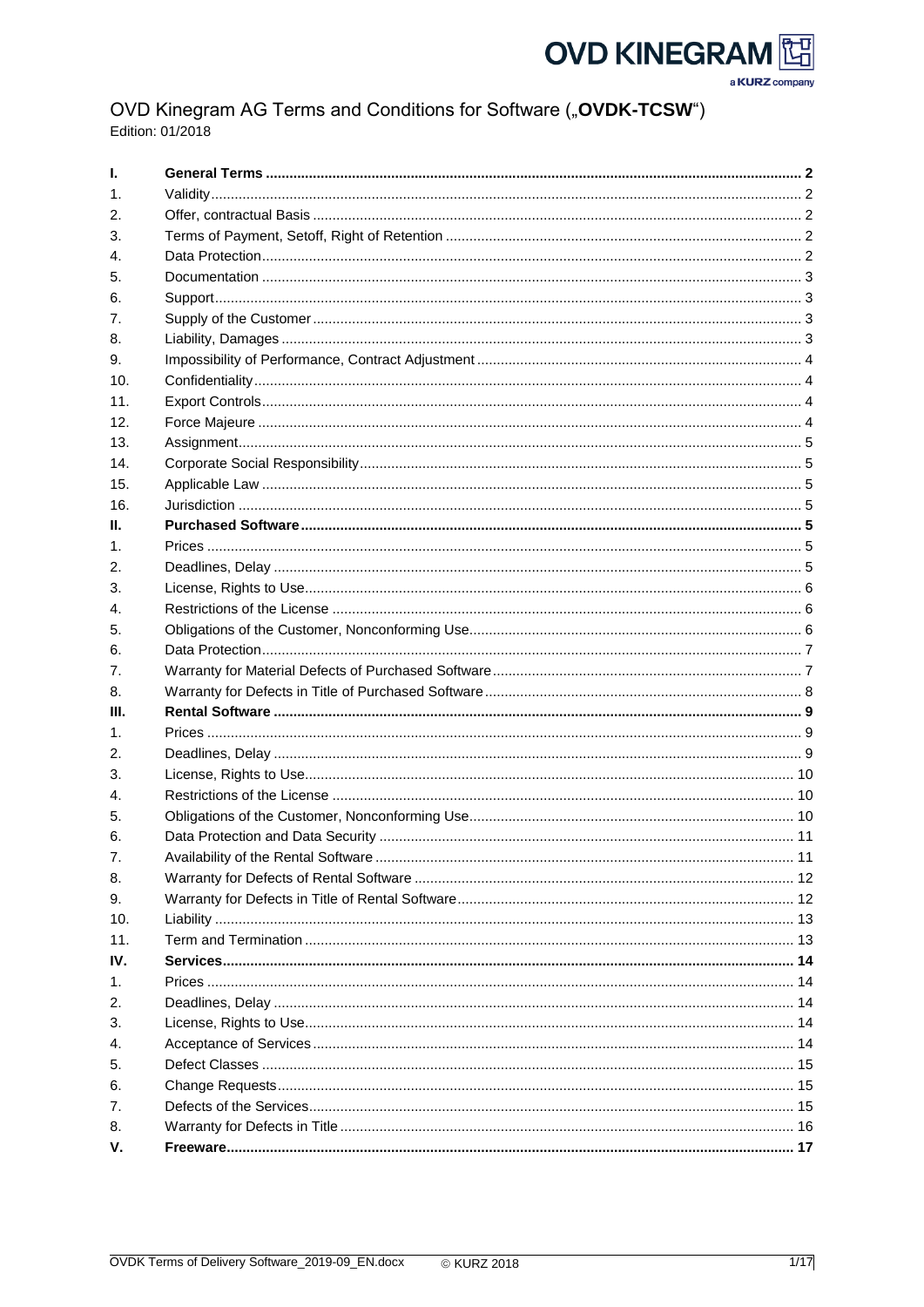

# <span id="page-1-0"></span>**I. General Terms**

## <span id="page-1-1"></span>**1. Validity**

- 1.1 The OVDK-TCSW shall apply for
	- the permanent provision of standard software for a one-time fee ("**Purchased Software**", see II.);
	- the temporary provision of standard software for rent ("**Rental Software**", see III.);
	- the permanent or temporary provision of standard software free of charge ("**Freeware**", see V.);
	- the provision of services like installation, integration, customizing und adaption of the respective standard software (hereinafter: "Services", see IV.)

which the OVD Kinegram AG ("**OVDK**") provides based on a contract concluded between OVDK and a business customer ("**Customer**"). The Customer and OVDK collectively are hereinafter referred to as "**Parties**" or individually as "**Party**".

- 1.2 **Purchased Software**, **Rental Software** and **Freeware** are hereinafter together referred to as "**Software**".
- 1.3 The OVDK-TCSW shall apply accordingly to the provision of new versions (e.g. through patches, bugfixes, updates, upgrades) of the respective **Software**.
- 1.4 Deviating terms from the OVDK-TCSW shall not apply unless OVDK has expressly agreed to them in writing.
- 1.5 The OVDK-TCSW shall apply in the context of a continuous business relationship also for future business between OVDK and the Customer, even if, in individual cases, OVDK did not expressly refer to the inclusion of the OVDK-TCSW at the time of conclusion of the contract.
- 1.6 Amendments to the contract shall be made in writing.

# <span id="page-1-2"></span>**2. Offer, contractual Basis**

- 2.1 The description of the quality of the **Software** and **Services** is exclusively and conclusively defined in the respective documentation and technical specification of the **Software** and **Services** provided by OVDK ("**Specification**"). For **Software,** usually the current valid user manual shall constitute the Specification. The user manual describes in detail which performance and features of the **Software** can be achieved with the contractual use. Relevant for the definition of the agreed quality and the contractual use of the **Software** shall only be the Specification (e.g. the user manual).
- 2.2 OVDK reserves all rights of ownership, copyright and intellectual property of documents included in the offer (e.g. illustrations, drawings, plans, manuals, construction documents etc.).
- 2.3 A pre-contractual performance during the offer stage that OVDK provides on request of the Customer (e.g. development of design, artwork etc.) shall be invoiced by OVDK, even where no contract is subsequently entered into by the Parties.
- 2.4 If not expressly set out otherwise in the offer, the offer of OVDK is binding for 45 calendar days from the date of the offer.
- 2.5 OVDK may use subcontractors for the fulfillment of its contractual obligations.

# <span id="page-1-3"></span>**3. Terms of Payment, Setoff, Right of Retention**

- 3.1 Unless otherwise agreed, the invoice of OVDK is due for immediate payment without any deduction.
- 3.2 The Customer can only set off a counterclaim against a claim of OVDK or exercise the right of retention if its counterclaim is undisputed or confirmed by a final and unappealable judgment.
- 3.3 If the Customer is in default of payment, suspension of payment, opening or applying for bankruptcy, insolvency or composition proceedings or rejection of such due to non-existing assets, protest of a bill, valuation of the Customer with a high business risk by a recognized information or rating agency, or in the event of comparable sustainable reasons which suggest the Customer's insolvency, OVDK is entitled to demand immediate payment of all claims which are not yet due. In addition, OVDK is entitled to make each provision of **Software** and/or **Services** subject to an advance payment.

# <span id="page-1-4"></span>**4. Data Protection**

- 4.1 The Parties shall comply with the respective applicable data protection law.
- 4.2 If the Customer itself or by using the OVDK **Software** collects, processes or uses personal data, he shall be responsible to ensure that he is authorized in accordance with the applicable data protection law and shall indemnify OVDK from any and all claims in case of a breach of this section.
- 4.3 The Customer shall remain the sole owner of any Customer specific data. OVDK shall not control such data and content and OVDK shall not have any responsibility concerning the legal admissibility to collect, process or use personal data. OVDK shall be only entitled to process or use the personal data (e.g. for the observance of any obligation to delete or block personal data) in the context of the contract with the Customer's explicit prior written instruction; OVDK shall especially not make available such personal data to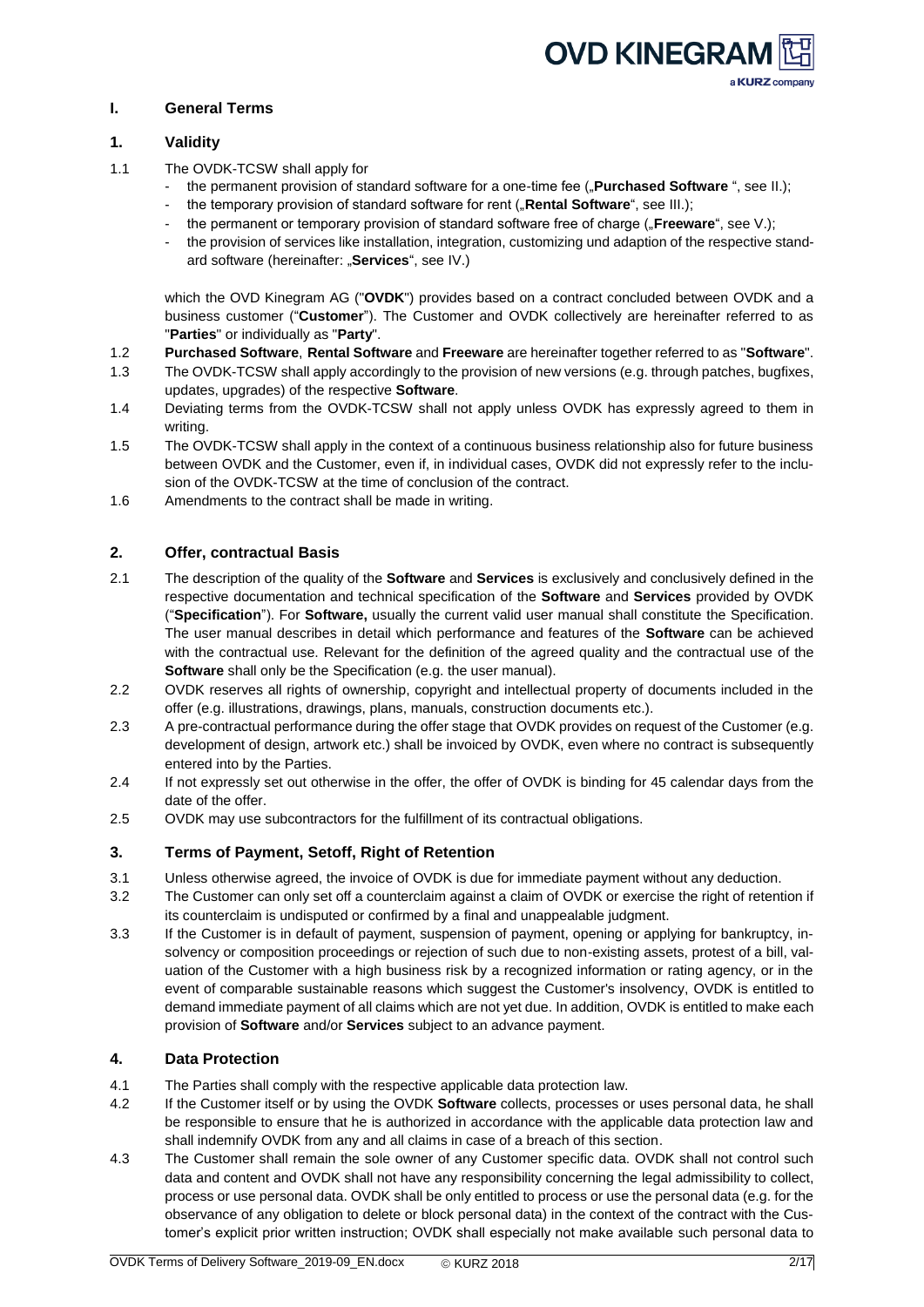

any third party without prior written consent of the Customer. If OVDK collects, processes or uses personal data on behalf of the Customer through the **Software**, the Parties shall conclude an agreement regarding the commissioned data processing.

4.4 For **Purchased Software** additionally the sections II 6. of the OVDK-TCSW apply, for **Rental Software** additionally the sections III 6. of the OVDK-TCSW apply.

## <span id="page-2-0"></span>**5. Documentation**

- 5.1 For **Software**, the Customer shall receive an electronic user manual and, if available, additional documentation (e.g. operating instructions, help file, other technical information and data).
- 5.2 Customer shall not change, reproduce or make public the documentation as of I. 5.1 without the prior written consent of OVDK.

## <span id="page-2-1"></span>**6. Support**

6.1 OVDK shall provide support for technical issues and fault reports ("**Support**") during the service times (I. 6.2) via E-Mail, Fax or Telephone.

The Support is intended solely for the support of the Customer (but not its customers) with regards to the contractual services owed by OVDK to the Customer. The support is made available to other Customers as well. Customer support queries are processed in the order in which they are received. For **Purchased Software** and **Services,** the Support is free only during the warranty period.

6.2 The Support is available on working days (Monday to Friday excluding the statutory holidays in Germany and Switzerland) during the service period from 8.30 a.m. to 4.30 p.m. to monitor the operability of the **Software** and the **Services** and to initiate the rectification of faults.

## <span id="page-2-2"></span>**7. Supply of the Customer**

- 7.1 The Customer shall incur liability for the use and transfer of decors, designs, company logos, trademarks, samples, drafts and other creative elements supplied by the Customer to OVDK – irrespective of the data carrier - which infringe third party rights. The Customer shall immediately indemnify and hold harmless OVDK from any corresponding claims of such third party.
- 7.2 The Customer is responsible for including but not limited to the provision of the necessary hardware and system environment as specified in the user and operating manuals and to check which programs, operating systems, Browser, etc. are each supported by the respective **Software**.
- 7.3 The provision of the requirements as of I. 7.2 as well as the telecommunication services including transmission services from the service transfer point to the devices used by the Customer are not part of the scope of services of OVDK, but remain the sole responsibility of the Customer.

## <span id="page-2-3"></span>**8. Liability, Damages**

- 8.1 Unless otherwise specified in the OVDK-TCSW, including the following provisions, OVDK shall be liable in case of a breach of contractual and non-contractual obligations in accordance with the statutory provisions.
- 8.2 OVDK provides application guidelines and other advices to the best of its knowledge and therefore does not constitute any liability for damages by the Customer against OVDK. The Customer shall not be released from its obligation to examine the intended use of the **Software** and/or **Services** at its sole responsibility. This shall also apply if the Customer's intended use is known to OVDK.
- 8.3 OVDK is liable for damages, irrespective of the legal basis:
	- in case of intent or gross negligence,
	- in case of culpable loss of life, bodily injury or damage to health,
	- in the event of non-compliance with guaranteed characteristics,
	- in case of fraudulent concealment of a defect,
	- in case of a claim of the Customer under the applicable mandatory product liability regulations (e.g. the European Product Liability Act), or
	- for damages resulting from the culpable breach of a material contractual obligation (The fulfillment of which is the only way to ensure that the contract is properly implemented and that the other Party is allowed to rely on regularly.). In case of breach of a material contractual obligation by negligence other than gross negligence, the liability is limited to the replacement of the foreseeable, typically occurring damage.
- 8.4 The foreseeable, typically occurring damage for **Purchased Software** and **Services** shall be limited to the net price of the respective agreed compensation. For **Rental Software** section III. 10. shall apply.
- 8.5 In any other case, the Customer shall have no claim for damages against OVDK.
- 8.6 The liability limitations resulting from I. 8. shall also apply in the case of a breach of an obligation by or in favor of persons whose fault is attributable to OVDK (e.g. personal liability of employees, personnel and other vicarious agents of OVDK), but not to the personal liability of legal representatives and of executives.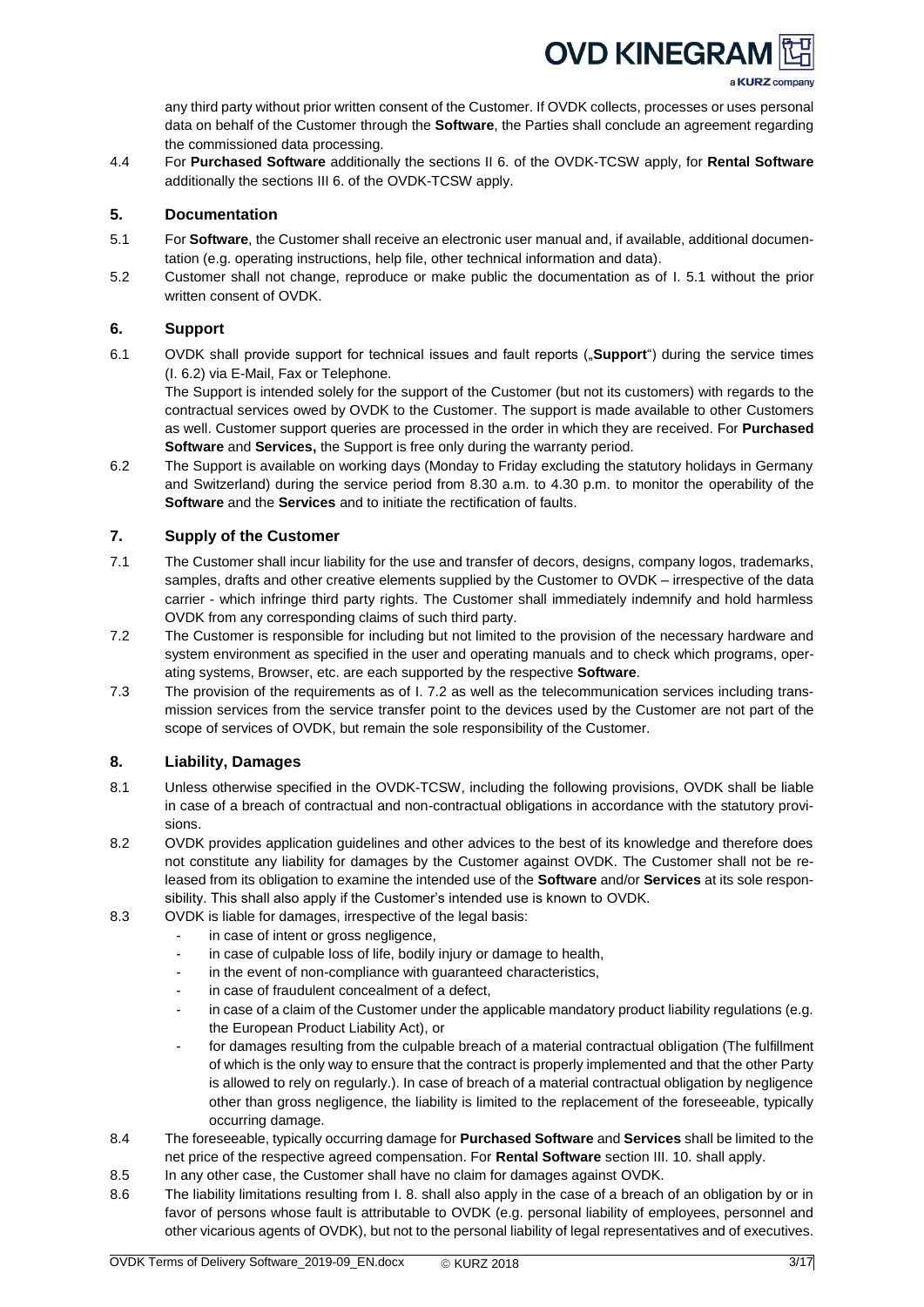

- 8.7 A change in the burden of proof to the detriment of the Customer shall not be implied with this I.8.
- 8.8 Insofar as the content (text, graphics, etc.) for **Software** is provided by the Customer, the Customer hereby guarantees that any content provided, regardless of its form, is free of any claims or rights by third parties. The Customer shall indemnify OVDK against any and all actions, claims or losses in this regard. OVDK is entitled to demand from the Customer to provide OVDK with such evidence required by OVDK to establish Customer's legal rights in relation to property rights, intellectual property, trademarks, copyright or related legal interests regarding the content provided by the Customer.
- 8.9 The Customer is responsible for regular backups of his data.
- 8.10 Unless provided otherwise in this I. 8. the liability for **Freeware** is set out in section V. 4.

## <span id="page-3-0"></span>**9. Impossibility of Performance, Contract Adjustment**

- 9.1 In case the provision of **Software** and/or **Services** is impossible, the Customer shall have the right to claim damages unless OVDK is not responsible for the impossibility. The right of the Customer to claim for loss or damages shall be limited to 10 % of the net price of that part of the **Software** and/or **Services** which due to the impossibility cannot be put to the intended use by the Customer. This limitation shall not apply in case of liability based on intent, gross negligence or due to loss of life, bodily injury or damage to health. A change in the burden of proof to the detriment of the Customer shall not be implied hereby. The right of the Customer to rescind the contract shall remain unaffected.
- 9.2 The contract shall be reasonably adjusted in compliance with the principle of good faith where incidents of Force Majeure substantially change the commercial importance or the content of the **Software** and/or **Services** or have a material adverse effect on the business of OVDK. Where this adjustment is not economically justifiable, OVDK shall have the right to rescind the contract. OVDK shall inform the Customer of the exercising of the rescission of the contract without delay upon awareness of the consequences of the incident, even if initially an extension to the delivery period had been agreed with the Customer.

# <span id="page-3-1"></span>**10. Confidentiality**

- 10.1 Each Party shall not without the prior written consent of the other Party pass to third parties information, knowledge, templates, including such documents as illustrations, drawings, plans, construction documents ("**Information**") received from the other Party. This shall not apply to Information which at the time of receipt are generally known or were already known by the receiving Party without being obliged to maintain confidentiality or were transferred by a third party lawfully in possession thereof and who has the lawful power to disclose such Information or were independently developed by the receiving Party without using any Information of the disclosing Party. Information shall be returned by the receiving Party immediately if a contract is not awarded. A right of retention by the receiving Party is excluded.
- 10.2 A third party within the meaning of I. 10.1 shall not be deemed to be a company affiliated with OVDK as well as a person or company entrusted with the task of performance of the contract by OVDK insofar as they have been obliged to keep confidential in an equivalent manner.
- 10.3 Neither Party shall use the Information received from the other Party for purposes over and beyond the scope of the contract between the Parties without the express prior written consent of the other Party.
- 10.4 The obligation of confidentiality shall begin upon receipt of the Information and ends 5 years after the end of the business relationship.

### <span id="page-3-2"></span>**11. Export Controls**

Customer acknowledges and confirms that he is not a resident or is situated in a country, which is subject to an embargo of the Federal Republic of Germany, the European Union, Switzerland, the United Nations or the US government, or which the Federal Republic of Germany, the European Union, Switzerland, the United Nations or the US government have been classified as a "terrorism-supporting country" or which is on a list of the Federal Republic of Germany, the European Union, Switzerland the United Nations or the US government regarding export bans or restrictions. The Customer must always comply with all applicable national and international (re-) export control law. The Customer shall indemnify OVDK against any and all claims by public authorities or other third parties due to the non-observance of the above legal obligations with regards to export controls in full and undertakes to reimburse all costs, damages and expenses incurred by OVDK in this context, unless the Customer is not responsible for the breach of duty. This shall not imply a change in the burden of proof to the detriment of the Customer.

### <span id="page-3-3"></span>**12. Force Majeure**

12.1 The Parties are completely or partially exempted from the obligations of the contract if and to the extent the failure to fulfill the obligations is caused by unforeseeable events of Force Majeure after conclusion of the contract.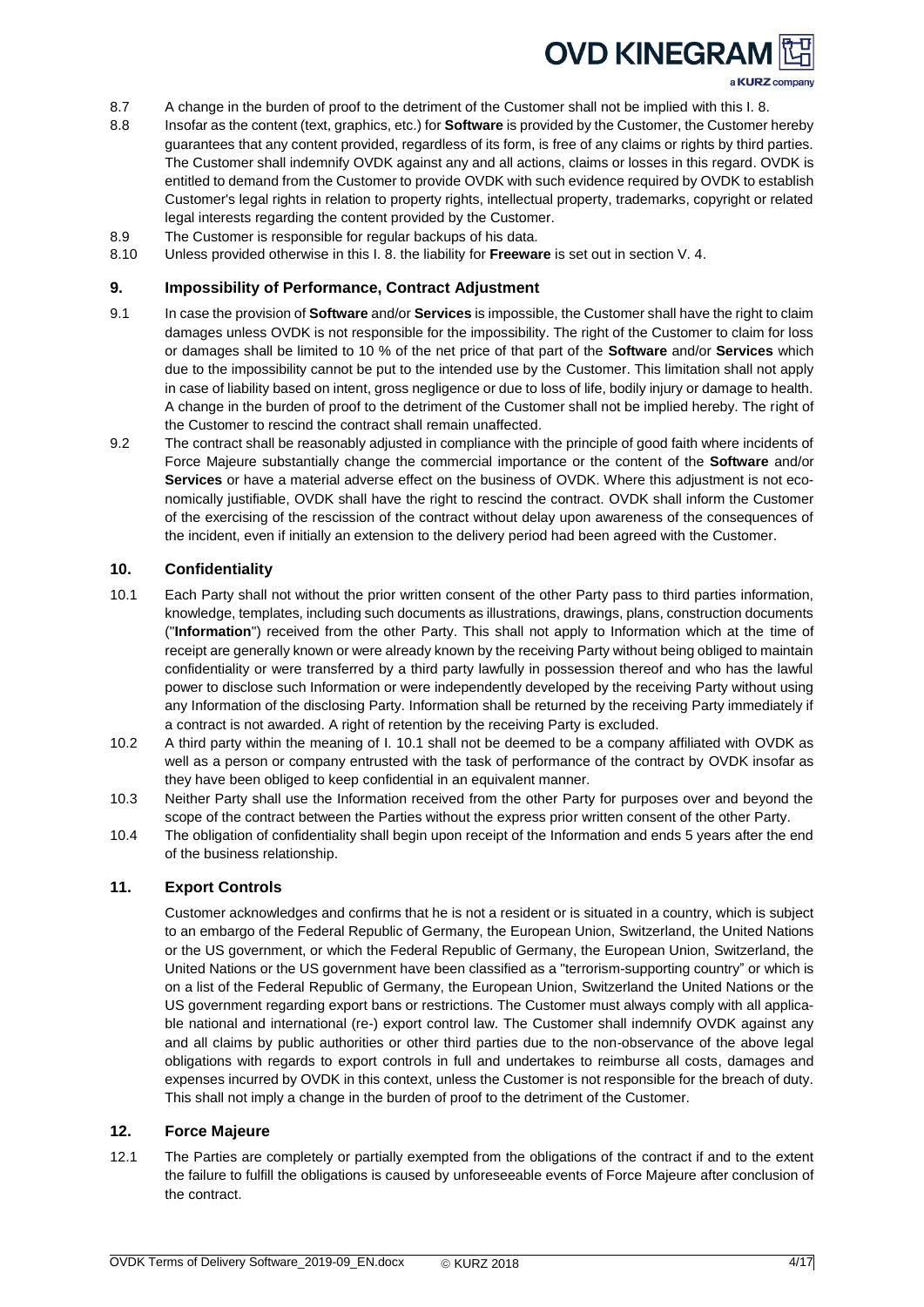

- 12.2 Events of Force Majeure include but are not limited to acts of God, fires, floods, war, embargoes, labor disputes, acts of sabotage, riots, civil disorders, accidents, delays of carriers, voluntary or mandatory compliance with a governmental act, regulation or request, shortage of labor or materials, or by any other cause or causes beyond the Parties' reasonable control. This includes in particular water ingress, power outages, interruption or destruction of data-carrying cables as well as computer viruses or other intentional attacks on OVDK's IT systems although complying with the usual precautions of care.
- 12.3 The Parties will inform each other immediately without any delay in the event of Force Majeure in writing and provide information on the expected date of the rectification of the effects of the Force Majeure event.
- 12.4 Should any event of Force Majeure last for a period of more than 60 calendar days, each Party shall be entitled to rescind the contract in whole or in part. In such case, no Party shall have a right to seek damages against the other Party, such as but not limited to indirect damages, consequential damages, loss of profit, or loss of production, interruption of business or loss of data or information.

## <span id="page-4-0"></span>**13. Assignment**

The assignment of a claim or of a right under the contract is permitted only with the prior written consent of the other Party. This shall not apply to a monetary claim.

## <span id="page-4-1"></span>**14. Corporate Social Responsibility**

- 14.1 As a member of the KURZ -Group, OVDK is committed to respect and to observe the KURZ Code of Business Conduct.
- 14.2 The Customer confirms to observe the applicable law and legislation; the Customer shall not tolerate any kind of corruption or bribe, respect basic rights and the ban on child labor and forced labor. Furthermore, the Customer shall take responsibility for the health and safety of its employees, shall ensure a fair compensation and reasonable working hours, shall act in accordance with the applicable environmental laws and shall use its best efforts to promote the observance of these principles among its suppliers.

# <span id="page-4-2"></span>**15. Applicable Law**

The substantive law of Switzerland shall apply exclusively. The United Nations Convention on Contracts for the International Sale of Goods of 11 April 1980 shall be excluded.

## <span id="page-4-3"></span>**16. Jurisdiction**

The exclusive place of jurisdiction is Zug, Switzerland.

## <span id="page-4-4"></span>**II. Purchased Software**

## <span id="page-4-5"></span>**1. Prices**

- 1.1 Prices are net prices in CHF (Swiss Francs), exclusive of the current value added tax (VAT) in force at the time of delivery of the **Purchased Software** without further deductions.
- 1.2 Unless otherwise expressly agreed, Customer shall bear the costs for delivery, packaging and making available for download.
- 1.3 The Customer shall bear all duties and taxes, which are raised by a governmental authority in connection with the contract (especially with an export or use of **Purchased Software** outside Switzerland), excluding any taxes on OVDK's revenues, income or profits.
- 1.4 Delivery shall be EXW (EX WORKS) OVDK Incoterms® 2010 ("**Place of Delivery**"). This shall also apply to free delivery as well as to delivery that will be dispatched or collected on the request of the Customer. In case the Delivery will be dispatched, the Customer shall bear the costs incurred thereby (e.g. transport, insurance, customs).

## <span id="page-4-6"></span>**2. Deadlines, Delay**

- 2.1 Observance of the stipulated time for delivery or provision ("**Provision**") of **Purchased Software** is conditional on the timely receipt of complete documents, necessary permits and approvals, especially of plans to be provided by the Customer as well as fulfilment of the agreed terms of payment and other obligations by the Customer (e.g. advance payment, partial payment). In case these conditions are not fulfilled on time, the period for the Provision shall be extended accordingly; this shall not apply if OVDK is solely responsible for the delayed Provision.
- 2.2 If non-observance of the time for Provision of **Purchased Software** is due to Force Majeure (I. 12.), the time limits shall be extended appropriately.
- 2.3 In the event that OVDK is responsible for a delay of the Provision of **Purchased Software** and provided that the Customer can credibly establish that a damage for such delay has occurred, the Customer may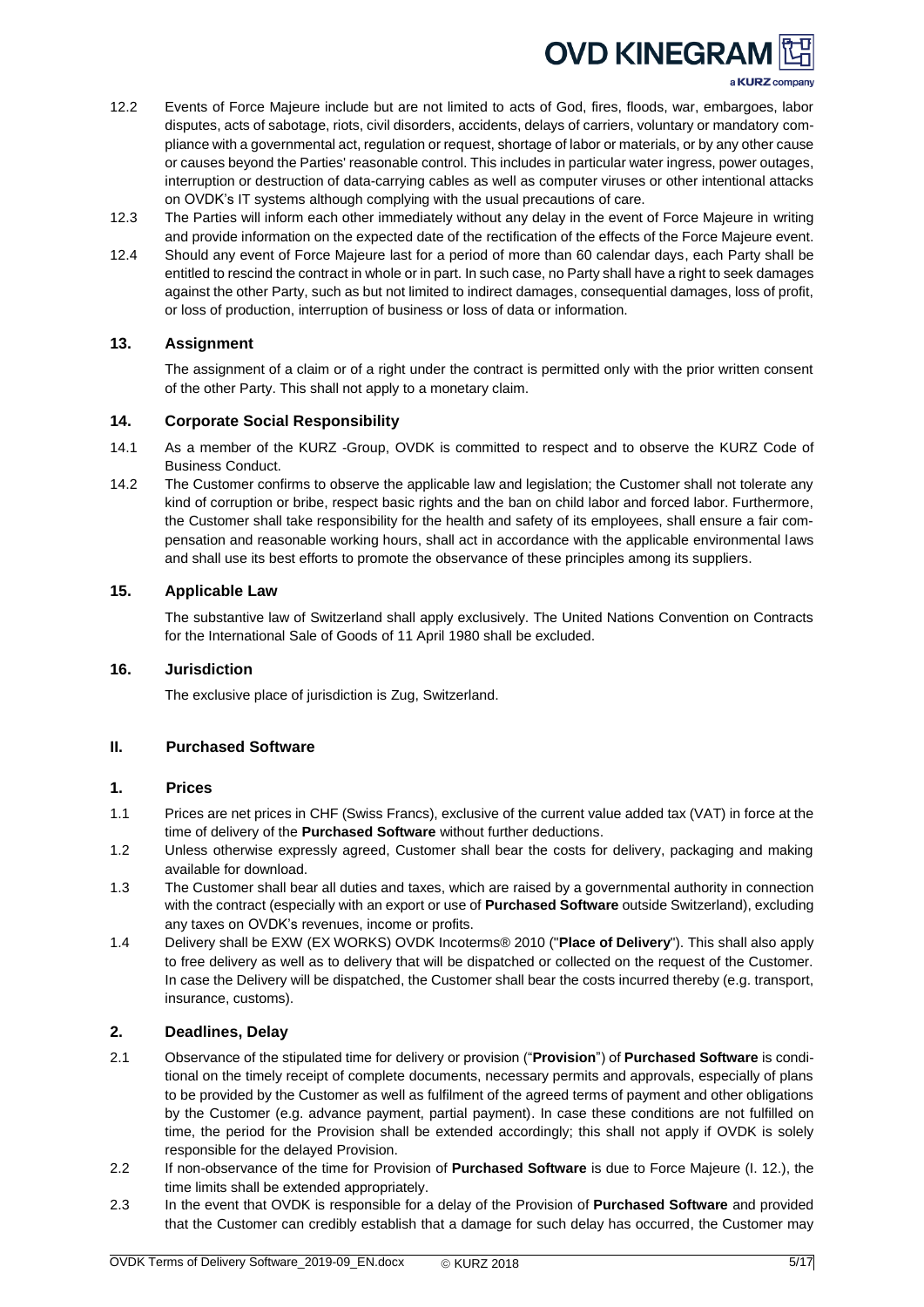a KURZ company

claim liquidated damages of 0.5% for every completed calendar week of delay but in no event shall the aggregate of such liquidated damages exceed a total of 5% of the net price of the of **Purchased Software** which due to the delay could not be put to the intended use by the Customer. The obligation to pay the liquidated damages requires proof by the Customer that any damage has occurred, but not of its amount. OVDK shall be entitled to provide evidence that the Customer suffered lower or no damage.

- 2.4 Further claims and remedies of the Customer due to the delayed Provision in particular indirect or consequential damages, loss of profit or loss of production are excluded. This shall not apply in case of liability of OVDK based on intent, gross negligence or due to loss of life, bodily injury or damage to health.
- 2.4 Claims by the Customer for damages due to a delay of Provision of **Purchased Software** as well as claims for damages for non-performance, which exceed the limits specified in II. 2.3 shall be excluded, even after expiry of the period for the Provision reasonably set by the Customer.
- 2.5 The Customer shall only be entitled to rescind the contract provided that OVDK is solely liable for the delayed Provision and after reaching the maximum amount of compensation specified in II. 2.3 and the Customer has set an adequate period to OVDK within OVDK has to perform the Provision of the **Purchased Software** and such period has expired. A change in the burden of proof to the detriment of the Customer shall not be implied hereby.
- 2.6 At the request of OVDK, the Customer shall declare within a reasonable period whether the Customer will rescind the contract due to the delayed Provision or insist on the Provision of the **Purchased Software**.

## <span id="page-5-0"></span>**3. License, Rights to Use**

- 3.1 For **Purchased Software** Customer shall receive a non-exclusive, sub-licensable, transferable (with the restriction in II. 3.3), permanent license to use the functionalities as defined conclusively in the user manual in accordance with the contract including the right to save permanently or temporarily, to load, view and run the **Purchased Software**. Customer is granted the right to copy the **Purchased Software** only for the purposes of such licensed use.
- 3.2 The Customer shall not receive any further rights to the **Purchased Software**. In particular, the Customer has no right to the source code of the **Purchased Software**.
- 3.3 If the Customer exercises his right to transfer the license as of II. 3.1, he shall be required to impose its contractual obligations with respect to the content and scope of such license to the third party. With the transfer to the third party, the Customer itself is no longer entitled to the license, shall immediately cease its use and delete all remaining copies of the **Purchased Software.**

## <span id="page-5-1"></span>**4. Restrictions of the License**

- 4.1 The Customer shall not be entitled to analyze, to reassemble, edit or change the **Purchased Software**. Subject to a statutory license, the Customer shall not be entitled to retranslate into other code forms ("decompiling") as well as use other ways of reversing the various manufacturing stages of the **Purchased Software** ("reverse engineering").
- 4.2 The Customer shall not be entitled to remove, modify or obliterate any ownership and copyright notices, serial numbers, version numbers, stickers, labels or trademarks of OVDK or other manufacturers contained in the **Purchased Software**, the user manual and other supporting documentation.
- 4.3 If the license of the **Purchased Software** is limited to a predefined hardware or software environment, any deviating use shall require the prior written consent of OVDK unless such predefined hardware or software environment is not functional. In this case, the Customer may use the **Purchased Software** in another hardware or software environment until the contractual use in the predefined hardware or software environment is possible.
- 4.4 In case the **Purchased Software** contains any third party software (e.g. "Open Source Software") OVDK will include the respective copyright notices and license terms in the **Purchased Software** to the extent such is required for the use of the third party software. Customer shall comply with any third party copyright notices and software license terms.

# <span id="page-5-2"></span>**5. Obligations of the Customer, Nonconforming Use**

- 5.1 The Customer shall fulfill its obligations regarding the performance and execution of the contract. The Customer particularly shall
- 5.1.1 obtain the required consent of the relevant party, insofar as the Customer collects, processes or uses personal data of such party in the course of using the **Purchased Software** if no statutory license applies.
- 5.1.2 ensure that (e.g. for the use of text and data of third parties) all intellectual property rights, copyrights and other rights of third parties are respected.
- 5.1.3 not misuse or allow the misuse of the **Purchased Software**, e.g. not offer or transmit information with unlawful or immoral content or refer to such information which encourage crime or glorify or trivialize violence, which is sexually offensive or pornographic, or which is suitable to seriously endanger the moral and/ or welfare of children and teenagers or which can damage the reputation of OVDK.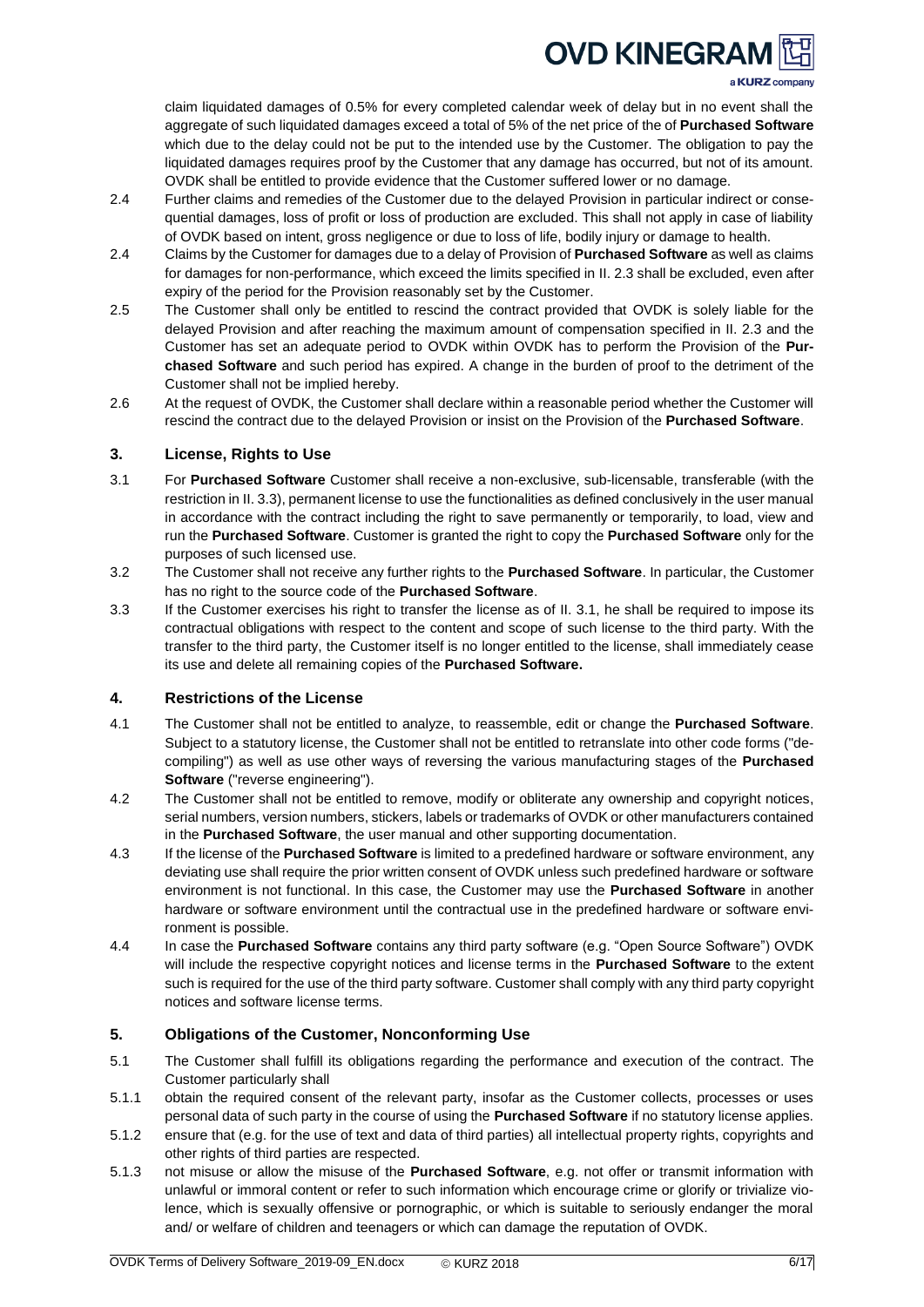a KURZ company

- 5.1.4 refrain from any attempt by itself or by an unauthorized third party to unauthorized retrieve information or data or intervene in programs that are operated by OVDK or to intervene or invade OVDK's data networks.
- 5.1.5 not use the possible exchange of electronic messages for the unsolicited sending of messages or information to third parties for advertising purposes ("spamming").
- 5.1.6 indemnify OVDK against any and all third party claims which are based on an unlawful use of the **Purchased Software** by the Customer or with his consent, or which arise from claims including but not limited to claims regarding privacy, copyright or other legal disputes and which are related to the use of the **Purchased Software** by the Customer. If the Customer realizes or needs to realize that such an infringement is imminent, the Customer has the duty to inform OVDK immediately.
- 5.1.7 check data and information prior to transmission for viruses and use state-of-the-art anti-virus software.
- 5.1.8 ensure that the users authorized by Customer comply with the provisions set for the use of the **Purchased Software.**
- 5.2 OVDK is entitled to terminate the Customer's license in case of an unlawful or serious breach of the material obligations specified in II. 5.1 by him or its authorized users. Before any termination, OVDK will notify the Customer of such breach providing a reasonable time limit to cure the breach, unless due to the nature and/or seriousness of the breach such notification would not be reasonable. In case of such termination for cause, the Customer shall immediately cease the use of the **Purchased Software** and shall return the original data carrier, any copies of the **Purchased Software** as well as the user manual and other supporting documentation or delete the **Purchased Software** completely and confirm such deletion to OVDK in writing.
- 5.3 In the case of a culpable breach of the obligations in II. 5.1 by the Customer, the Customer is obligated to pay a contractual penalty of CHF 30,000.00. OVDK reserves the right to claim further damages in which case the penalty already paid by Customer shall be deducted from such claim.
- 5.4 In the case of an unlawful breach of the obligations in II. 5.1 by a user authorized by Customer, the Customer will take the necessary measures to help clarify and punish such an offense of the user and inform OVDK about the measures taken.

# <span id="page-6-0"></span>**6. Data Protection**

OVDK assumes no control for Customer's stored data and content with respect to a legal admissibility of the collection, processing and use of such data; this responsibility remains exclusively with the Customer. This shall also apply in the event that OVDK provides the Customer with a non-binding template for a privacy notice for the **Purchased Software** in good faith. The Customer shall not be released from his obligation to examine and if necessary adjust this privacy notice at his sole responsibility to comply with the applicable data protection law.

# <span id="page-6-1"></span>**7. Warranty for Material Defects of Purchased Software**

- 7.1 In case the **Purchased Software** does not match with the quality of the respective Specification at the time of transfer of risk ("**Material Defect**"), at its discretion OVDK shall within the statute of limitations either repair free of charge or provide replacement free of charge ("**Supplementary Performance**"). If reasonable for the Customer, OVDK is entitled to remedy the Material Defect with a revision (e.g. update or patch) or a new release (upgrade) of the **Purchased Software**, which eliminates or no longer contains the notified Material Defect. Until OVDK can provide a revision or a new release to the Customer, Supplementary Performance may also be made by showing the Customer reasonable ways to avoid the effects of the Material Defect, e.g. by providing a "workaround".
- 7.2 The description of the quality of the **Purchased Software** is defined conclusively in the respective Specification (e.g. in the user manual). OVDK shall not be liable for any defects relating to qualities not specifically mentioned in the Specification. It is the sole liability of the Customer to examine the suitability of the **Purchased Software** for the intended use.
- 7.3 Claims for Material Defect by the Customer against OVDK are subject to a statute of limitations of 12 months upon delivery. In case of a delayed Provision of the **Purchased Software** due to reasons OVDK is not responsible for, the statute of limitations shall expire 18 months after the receipt by the Customer of the notification of the readiness for Provision of the **Purchased Software** at the latest. This shall not apply in case of liability based on intent, gross negligence or due to loss of life, bodily injury or damage to health or fraudulent concealment of a Material Defect or non-compliance with guaranteed characteristics. The statutory provisions on suspension and recommencement of limitation period shall remain unaffected.
- 7.4 No new limitation period (II. 7.3) shall commence as a result of Supplementary Performance.
- 7.5 The Customer shall immediately notify OVDK in writing of any Material Defects and shall provide OVDK with all information and documents necessary for the remedy of such Material Defect.
- 7.6 Insofar as the Customer grants OVDK no opportunity for Supplementary Performance within a reasonable period, OVDK is exempted from liability for Material Defect.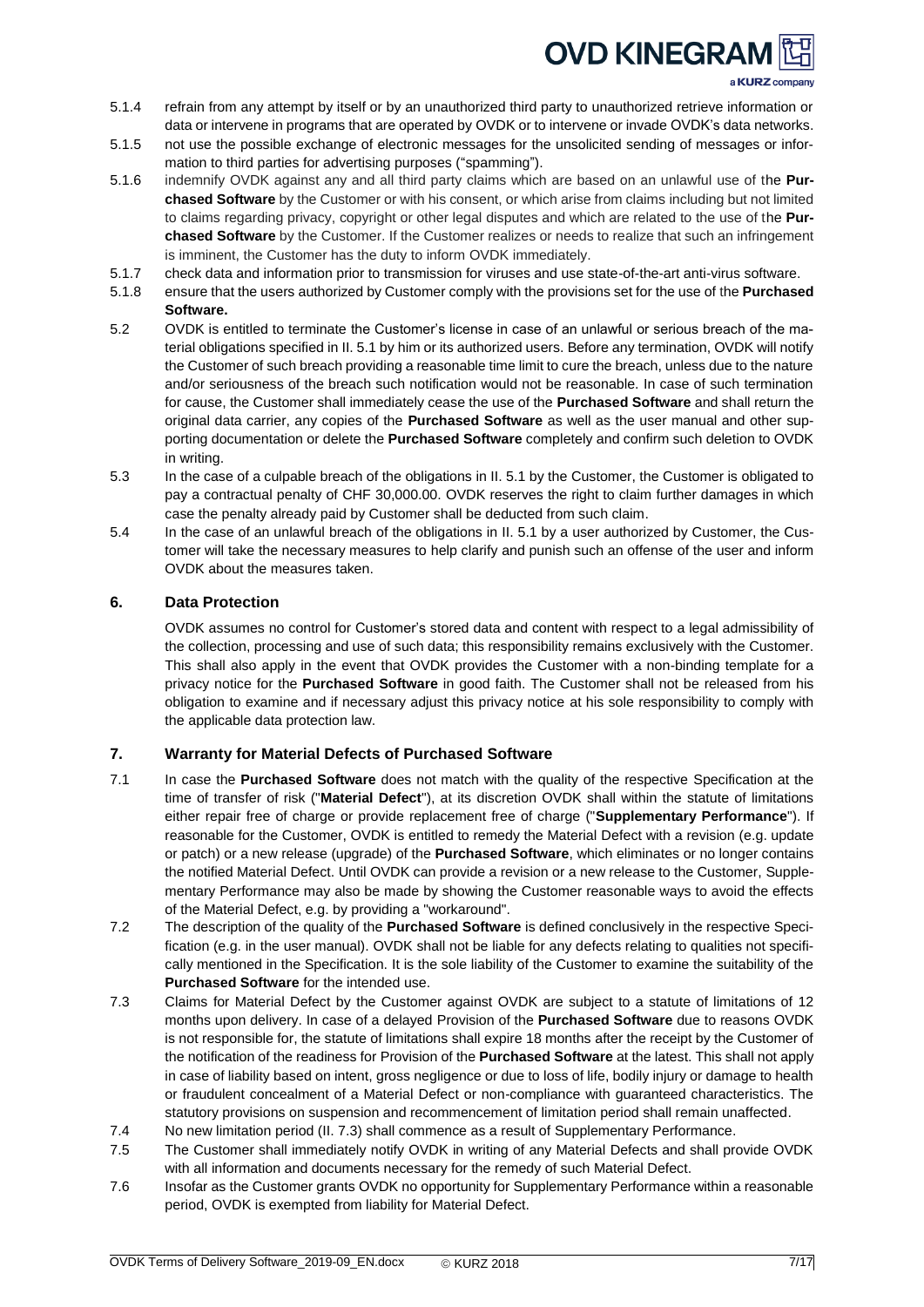a KURZ company

- 7.7 In the event that Supplementary Performance fails, the Customer shall be entitled to rescind the contract or to reduce the respective price of the **Purchased Software**.
- 7.8 Claims for Material Defects are excluded
	- in case of only insignificant deviations from the agreed quality (in particular in cases of defect classes 3+4, see IV. 5.);
	- in case of only insignificant impairment of usability (in particular in cases of defect classes 3+4, see IV. 5.);
	- in case of Material Defects arising after the time of transfer of risk due to faulty or negligent handling by the Customer and/or its users;
	- in case of Material Defects after the change of operating conditions (hardware/software environment), after installation and operating mistakes as far as these are not due to a faulty user manual, after interferences with the **Purchased Software** by the Customer, such as changes, adjustments and/or connections with other software or in case of Material Defects which occurred after a non-contractual use, unless the Customer can prove that the Material Defect already existed at the time of the transfer of risk or that there is no causal connection between Customer's use and the Material Defect.
- 7.9 Updates like bug fixes and safety-relevant patches shall be free of charge for the Customer during the warranty period (II, 7.3).
- 7.10 The Customer shall be liable for any damages resulting from an unjustified request for remedy of a Material Defect in case the Customer has recognized or should have recognized that the occurring error is not caused by a Material Defect of the **Purchased Software** but has its root cause in the area of responsibility of the Customer.
- 7.11 If reasonable for the Customer, Customer shall enable OVDK on request with a remote access to the **Purchased Software.**
- 7.12 Claims for damages due to a Material Defect are conclusively regulated in I. 8. Claims by the Customer against OVDK for a Defect, which are more extensive or different to those claims, set out in II. 7. are excluded. Section I. 8. shall apply to all other claims for damages. Any further claims or claims other than those stipulated in I. 8. or II. 7. of the Customer against OVDK due to a Material Defect shall be excluded. The right of the Customer to rescind the contract shall remain unaffected.
- 7.13 In the case of a notice of Material Defect, the Customer may withhold payments to an amount that is in a reasonable proportion to the Material Defect. The Customer, however, may withhold payments only in case of a notice of Material Defect, which meets the requirements of II. 7.5. The Customer has no right to withhold payments to the extent that its claim for Material Defect is time-barred. Any unjustified notice of Material Defect shall entitle OVDK to demand reimbursement of its expenses by the Customer.

# <span id="page-7-0"></span>**8. Warranty for Defects in Title of Purchased Software**

- 8.1 Unless otherwise agreed, OVDK shall provide the **Purchased Software** free from industrial property rights, copyrights of third parties and/or any other third party right ("**Third Party Right**") with respect to the country at the Place of Delivery. If a third party asserts justified claims against the Customer due to an infringement of a Third Party Right by the **Purchased Software,** which was provided by OVDK and used by the Customer in conformity with the contract ("**Defect in Title**"), OVDK shall be liable to the Customer, within the stipulated limitation period in II. 7.3 as follows:
- 8.1.1 In the case of a liability according to II. 8.1, OVDK shall at its option and free of charge for the Customer either obtain a right to use the **Purchased Software**, modify the **Purchased Software** so as not to infringe the Third Party Right or replace the **Purchased Software.** If this is not possible for OVDK on acceptable terms, the Customer shall have a right to cancel the contract or reduce the price. The Customer shall accept a new version or release of the **Purchased Software** if the contractually agreed quality (Specification) is preserved and such acceptance of the new version or release would not be unreasonable for the Customer. The provisions in II 7.6 shall apply accordingly.
- 8.1.2 The fulfillment of the obligations in II 8.1.1 shall be subject to the condition that the Customer immediately notifies OVDK in writing of the claims asserted by the third party, that the Customer does not acknowledge an infringement and that the protective measures and settlement negotiations are exclusively reserved for OVDK. If the Customer ceases to use the **Purchased Software** to reduce the damage or for other important reasons, the Customer shall make it clear to the third party that the suspended use does not mean acknowledgment of an infringement of a Third Party Right.
- 8.2 A claim of the Customer shall be excluded if the Customer is liable for the infringement of the Third Party Right.
- 8.3 A claim of the Customer shall also be excluded if the infringement of the Third Party Right was caused by specific demands of the Customer, by use of the **Purchased Software** not foreseeable by OVDK or the **Purchased Software** being altered by the Customer or being used together with products not provided by **OVDK**
- 8.4 The provisions in section II. 7. shall apply accordingly to any other defects of title.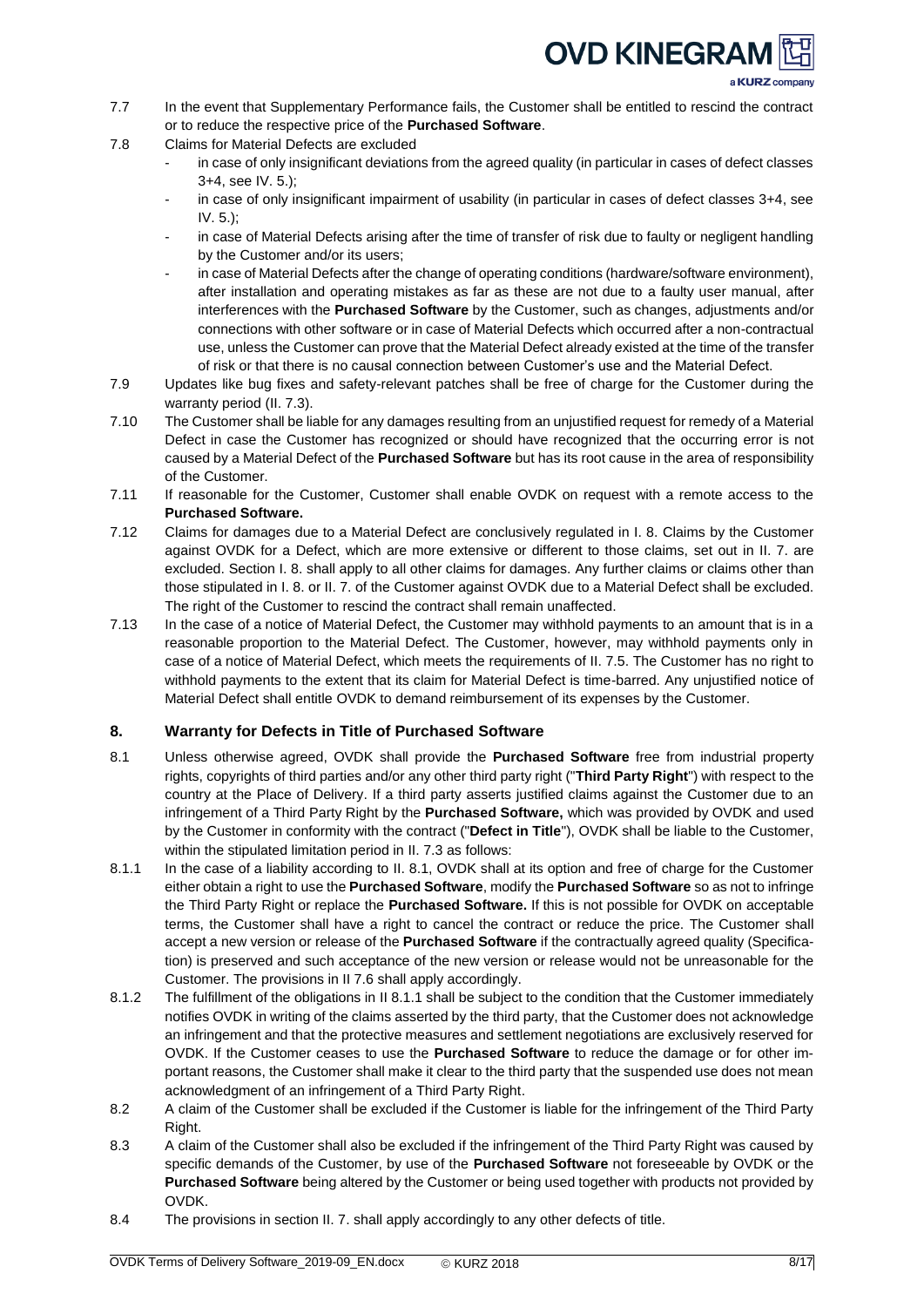

- a KURZ company
- 8.5 Claims for damages due to a Defect in Title are conclusively regulated in I. 8.
- 8.6 Any further claims or claims other than those stipulated in I. 8. or II. 8. of the Customer against OVDK due to a Defect in Title shall be excluded. The right of the Customer to rescind the contract shall remain unaffected.

## <span id="page-8-0"></span>**III. Rental Software**

#### <span id="page-8-1"></span>**1. Prices**

- 1.1 Prices are net prices in CHF (Swiss Francs), exclusive of the current value added tax (VAT) in force at the time of Operational Provision of the **Rental Software** without further deductions. "Operational Provision" of the **Rental Software** shall mean the time of providing the login data for the operational **Rental Software** to Customer.
- 1.2 The price for the **Rental Software** shall normally be paid in a monthly rental fee. The rental fee or an alternative compensation model ("**Rental Fee**") will be agreed in an individual contract with the Customer.
- 1.3 OVDK entitled to increase the Rental Fee with a written notice of 3 (three) months to the end of the month for the first time after a period of 12 (twelve) months after the effective date of the contract, if and insofar as the indices for IT services of the Federal Statistical Office in Germany ("Statistisches Bundesamt") have been increased accordingly. The Customer has the right to terminate the contract for the **Rental Software** within a period of 6 (six) weeks after receipt of notice of the increase of the Rental Fee.
- 1.4 Unless otherwise agreed in the contract, the Rental Fee for **Rental Software** shall be invoiced quarterly for the respective previous quarter ("**Accounting Period**"), for the first time at the end of the Accounting Period in which the first day of the Operational Provision of the **Rental Software** (III. 1.1) falls.

### <span id="page-8-2"></span>**2. Deadlines, Delay**

- 2.1 Observance of the stipulated time for Operational Provision of the **Rental Software** (III. 1.1) is conditional on the timely receipt of complete documents, necessary permits and approvals, especially of plans to be provided by the Customer as well as fulfilment of the agreed terms of payment and other obligations by the Customer (e.g. advance payment, partial payment). In case these conditions are not fulfilled on time, the period for the Operational Provision shall be extended accordingly; this shall not apply if OVDK is solely responsible for the delayed Operational Provision
- 2.2 If non-observance of the time for Operational Provision of the **Rental Software** (III. 1.1) is due to Force Majeure (I. 12.) the time limits shall be extended appropriately.
- 2.3 In the event that OVDK is responsible for a delay of the Operational Provision of the **Rental Software** (III. 1.1) and provided that the Customer can credibly establish that a damage for such delay has occurred, the Customer may claim liquidated damages of 0.5% for every completed calendar week of delay but in no event shall the aggregate of such liquidated damages exceed a total amount of 5% of the Rental Fee for 6 months. The obligation to pay the liquidated damages requires proof by the Customer that any damage has occurred, but not of its amount. OVDK shall be entitled to provide evidence that the Customer suffered lower or no damage.
- 2.4 Further claims and remedies of the Customer due to the delayed Operational Provision in particular indirect or consequential damages, loss of profit or loss of production are excluded. This shall not apply in case of liability of OVDK based on intent, gross negligence or due to loss of life, bodily injury or damage to health.
- 2.5 Claims by the Customer for damages due to a delay of the Operational Provision of the **Rental Software** as well as claims for damages for non-performance, which exceed the limits specified in III. 2.3 shall be excluded, even after expiry of the period for the Operational Provision reasonably set by the Customer.
- 2.6 The Customer shall only be entitled to terminate the contract for cause because of a delay to the extent OVDK fails to perform the Operational Provision of the **Rental Software** for which the Customer has set a reasonable time limit of at least 2 (two) weeks**.**
- 2.7 In case of a delay of the Customer with his obligation to pay the Rental Fee, OVDK is entitled to deny access to the **Rental Software** after the expiry of a 30-day written notice for payment. In this case, the Customer still remains obligated to pay the applicable Rental Fee.

In case of a delay of the Customer with his obligation to pay the Rental Fee

- i. for two consecutive Accounting Periods; or
- ii. in a period longer than two Accounting Periods with an outstanding amount of more than the Rental Fee for two Accounting Periods

despite a prior written notice including a reasonable deadline with the request to pay the outstanding amount, OVDK is entitled to terminate the contract without further notice for cause. Customer shall in such case pay liquidated damages in the amount of 50 % of the Rental Fee due until the end of the contract year. The Customer reserves the right to prove that OVDK has suffered lower damages.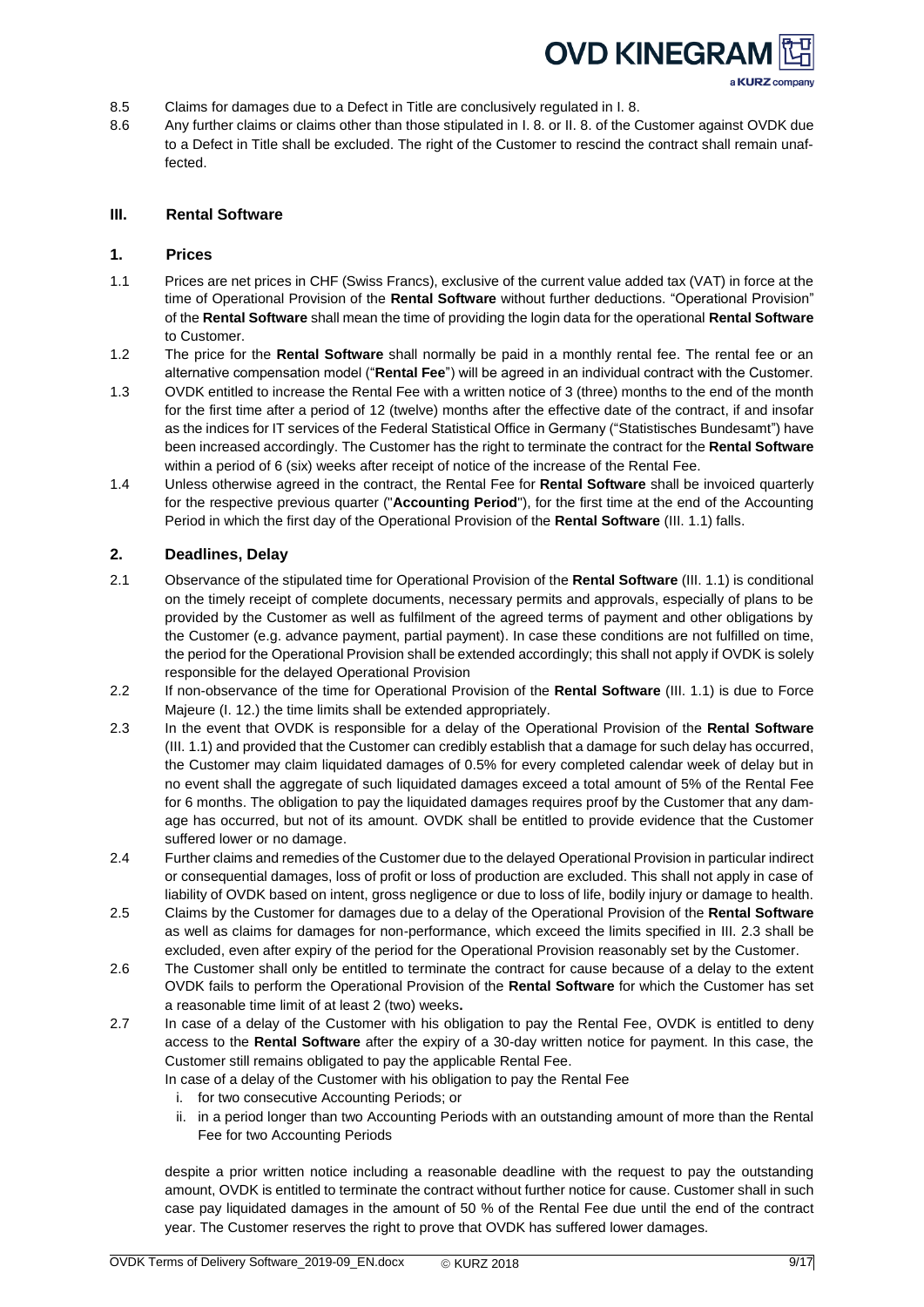

## <span id="page-9-0"></span>**3. License, Rights to Use**

- 3.1 For **Rental Software** Customer shall receive a non-exclusive, non-sublicensable, non-transferable and non-permanent license limited to the term of the contract (III. 11.) to use the functionalities as defined conclusively in the user manual in accordance with the contract. The respective access authorizations are mutually defined and can be extended after further agreement.
- 3.2 The Customer shall not receive any further rights to the **Rental Software**. In particular, the Customer has no right to the source code of the **Rental Software**.

## <span id="page-9-1"></span>**4. Restrictions of the License**

- 4.1 The Customer is not entitled to use the **Rental Software** beyond the permitted use according to the contract or make it available for use by any third parties. In particular, the Customer shall not sell, rent out or lease the **Rental Software** to any third party. The Customer shall not reproduce the **Rental Software** or parts thereof, unless this would be absolutely necessary for the purpose to remedy any defects, which are not remedied by OVDK in time in accordance with the provisions of this OVDK-TCSW. Any changes by the Customer as part of the troubleshooting must be documented and communicated to OVDK. The reproduction of the **Rental Software** as part of the software distribution for the contractual use or the proper data backup of the **Rental Software** is part of the permitted use.
- 4.2 The Customer shall not be entitled to analyze, to reassemble, edit or change the **Rental Software**. Subject to a statutory license, the Customer shall not be entitled to retranslate into other code forms ("decompiling") as well as use other ways of reversing the various manufacturing stages of the **Rental Software** ("reverse engineering")
- 4.3 The Customer shall not be entitled to remove, modify or obliterate any ownership and copyright notices, serial numbers, version numbers, stickers, labels or trademarks of OVDK or other manufacturers contained in the **Rental Software**, the user manual and other supporting documentation.
- 4.4 If the license of the **Rental Software** is limited to a predefined hardware or software environment, any deviating use shall require OVDK's prior written consent unless such predefined hardware or software environment is not functional. In this case, the Customer may use the **Rental Software** in another hardware or software environment without OVDK's prior written consent until the contractual use in the predefined hardware or software environment is possible.
- 4.5 In case the **Rental Software** contains any third party software (e.g. "Open Source Software") OVDK will include the respective copyright notices and license terms in the **Rental Software** to the extent such is required for the use of the third party software. Customer shall comply with any third party software copyright notices and license terms.

## <span id="page-9-2"></span>**5. Obligations of the Customer, Nonconforming Use**

- 5.1 The Customer shall fulfill its obligations regarding the performance and execution of the contract. The Customer particularly shall
- 5.1.1 name all users authorized by the Customer for the use of the **Rental Software** in writing, if legally permissible. The Customer also undertakes to immediately inform OVDK in writing about each change of such authorized users (e.g. through organizational changes and change of staff).
- 5.1.2 protect the assigned user and access authorizations against unauthorized access by third parties and not disclose them to unauthorized third parties.
- 5.1.3 obtain the required consent of the relevant party, insofar as the Customer collects, processes or uses personal data of such party in the course of using the **Rental Software** if no statutory license applies.
- 5.1.4 ensure that (e.g. for the use of text and data of third parties) all intellectual property rights, copyrights and other rights of third parties are respected.
- 5.1.5 not misuse or allow the misuse of the **Rental Software**, e.g. not offer or transmit information with unlawful or immoral content or refer to such information which encourage crime or glorify or trivialize violence, which is sexually offensive or pornographic, or which is suitable to seriously endanger the moral and/ or welfare of children and teenagers or which can damage the reputation of OVDK.
- 5.1.6 refrain from any attempt by itself or by an unauthorized third party to unauthorized retrieve information or data or intervene in programs that are operated by OVDK or to intervene or invade OVDK's data networks.
- 5.1.7 not use the possible exchange of electronic messages for the unsolicited sending of messages or information to third parties for advertising purposes ("spamming").
- 5.1.8 indemnify OVDK against any and all third party claims which are based on an unlawful use of the **Rental Software** by the Customer or with his consent, or which arise from claims including but not limited to claims regarding privacy, copyright or other legal disputes and which are related to the use of the **Rental Software** by the Customer. If the Customer realizes or needs to realize that such an infringement is imminent, the Customer has the duty to inform OVDK immediately.
- 5.1.9 check data and information prior to transmission for viruses and use state-of-the-art anti-virus software.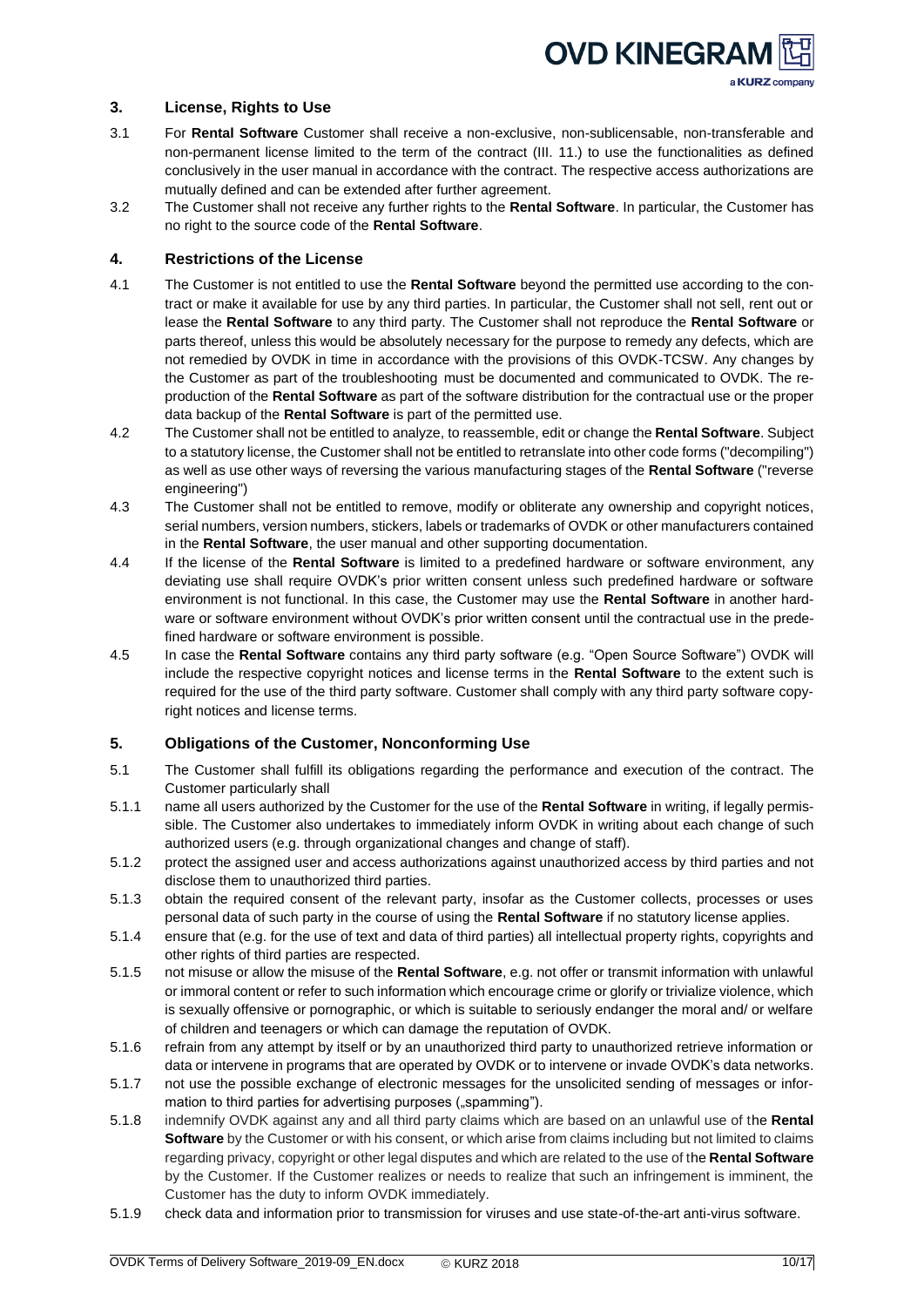a KURZ company

- 5.1.10 ensure that the users authorized by Customer comply with the provisions set for the use of the **Rental Software**.
- 5.2 OVDK is entitled to terminate the contract without notice and/or suspend or block the access of the Customer and its authorized users to the **Rental Software** in case of an unlawful or serious breach of the material obligations specified in III. 5.1 by him or its authorized users. Access is only restored when the infringement and the risk of recurrence of such infringement of the affected material obligation is permanently remedied. The Customer remains obligated to pay the Rental Fee in this case. In case of such termination for cause, the Customer shall immediately cease the use of the **Rental Software** and shall return any copies of the **Rental Software** if any as well as the user manual and other supporting documentation.
- 5.3 In case of a breach of the obligations in III. 5.1.4 5.1.7 OVDK is entitled to delete the affected data.
- 5.4 In the case of a culpable breach of the obligations in III. 5.1 by Customer, the Customer is obligated to pay a contractual penalty of CHF 30,000.00. OVDK reserves the right to claim further damages in which case the penalty already paid by Customer shall be deducted from such claim.
- 5.5 In the case of an unlawful breach of the obligations in III. 5.1 by a user authorized by Customer, the Customer will take the necessary measures to help clarify and punish such offense of the user and inform OVDK about the measures taken.

## <span id="page-10-0"></span>**6. Data Protection and Data Security**

- 6.1 The software application, server and system software and other system components of the **Rental Software** are in a data center operated by OVDK or by an affiliated company of OVDK.
- 6.2 OVDK meets the technical and organizational security measures and procedures specified by EU data protection laws. The Customer is not entitled to demand access to the premises with the OVDK data center. This does not affect the access rights of the respective Customer's data protection officer upon written notice to check compliance with the requirements of the contractual agreements and the applicable data protection laws.
- 6.3 All relevant data of the **Rental Software** is backed up daily and kept 30 days. After the retention period, the data backup will be overwritten. Data is backed up on various media and is kept in different locations.

## <span id="page-10-1"></span>**7. Availability of the Rental Software**

7.1 OVDK provides the Customer with the functionality of the **Rental Software** during the System Runtime specified below.

| Times                        | R<br>(System Runtime) | <b>Periods of Planned Maintenance</b> |
|------------------------------|-----------------------|---------------------------------------|
| Monday-Friday                | 12 a.m. until 12 p.m. | 10 p.m. until 2 a.m. $=$ 4 hours      |
| Saturday-Sunday<br>Holidays* | 12 a.m. until 12 p.m. | 8 a.m. until 12 a.m. $=$ 4 hours      |

Holidays in Federal Republic of Germany and Switzerland

All times are based on Central European time zone.

- 7.2 OVDK is entitled to perform maintenance and the data backup with regards to the **Rental Software** and/or underlying hardware systems within the times listed in the table of section III. 7.1 as "Periods of Planned Maintenance".
- 7.3 OVDK is entitled to carry out safety-related and mandatory measures for the system at any time.
- 7.4 Nonavailability (NA) is any period of time during the System Runtime (R) in which the **Rental Software** is unusable.

The following exceptions shall not constitute Nonavailability:

- disturbances or other incidents in or due to the condition of infrastructure not provided by OVDK or his subcontractors;
- disturbances or other incidents, which are not caused by OVDK or his subcontractors (e.g. by exceeding the thresholds in section III. 7.5);
- disturbances or other incidents as internet / network-related downtime or other technical problems, which are beyond the control of OVDK or his subcontractors (e.g. Force Majeure) or caused by any third party;
- Performance of measures in accordance with sections III. 7.2 and 7.3.
- 7.5 OVDK can provide its services only in accordance with the contract, if the Customer ensures compliance with the thresholds indicated below. Any use outside of these thresholds can lead to a higher failure rate up to a total failure of the server or other hardware and operating software components of the **Rental Software**: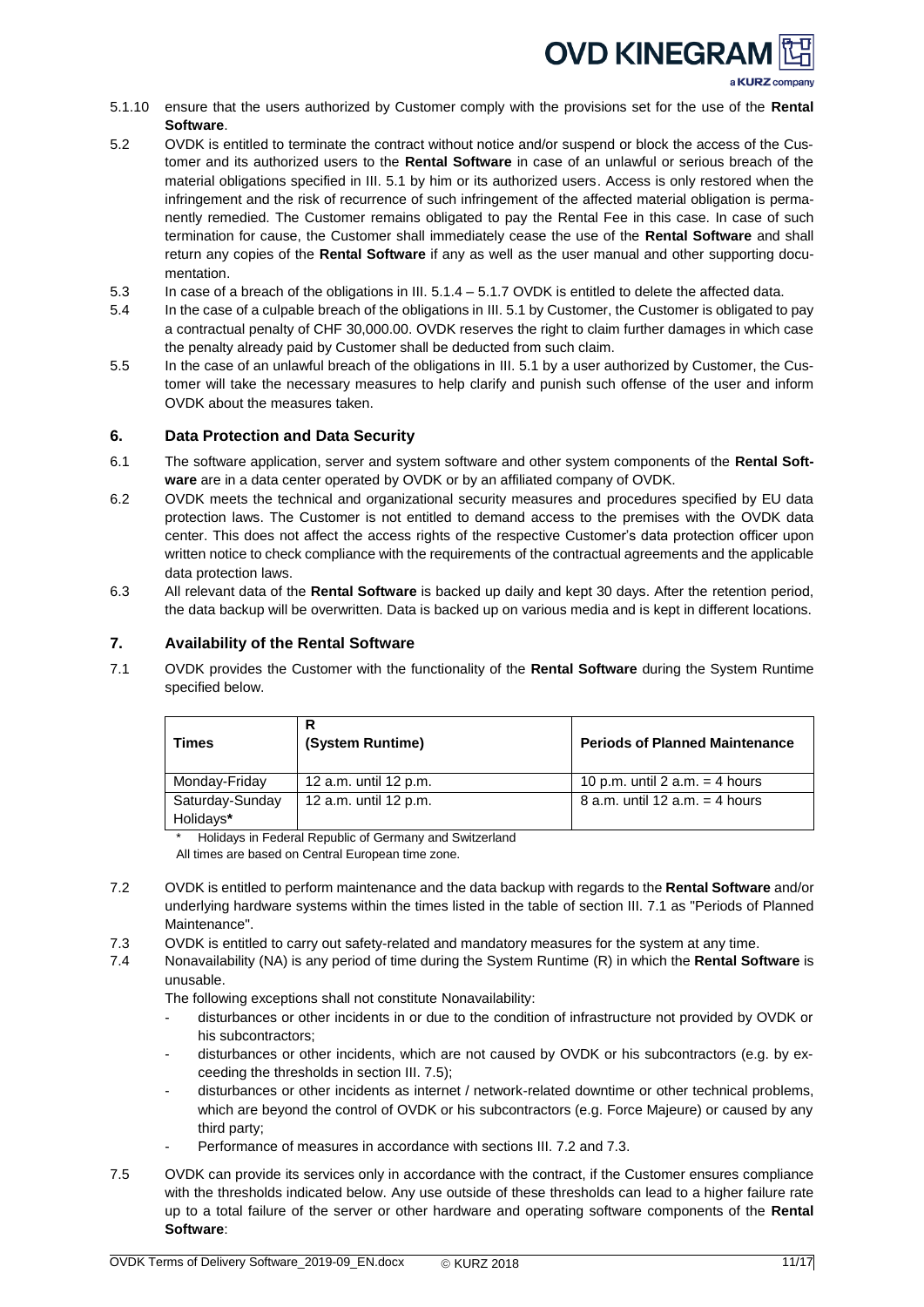

#### **The permissible system workload caused by Customer is 100 concurrent sessions per second**

7.6 Unless otherwise agreed in the contract, the Availability (A) of the **Rental Software** in the respective measurement period of a month (calculated to 30 days) shall be at least **99%**. Availability (A) is determined as follows:

## **A = (R – NA): R x 100 (%)**

- R System Runtime in minutes in accordance with the table of section III. 7.1
- NA Nonavailability in minutes in accordance with section III. 7.4
- A Availability in %

### <span id="page-11-0"></span>**8. Warranty for Defects of Rental Software**

- 8.1 The description of the quality of the **Rental Software** is defined conclusively in the respective Specification (e.g. in the user manual). OVDK shall not be liable for any defects relating to qualities not specifically mentioned in the Specification. It is the sole liability of the Customer to examine the suitability of the **Rental Software** for the intended use.
- 8.2 OVDK shall maintain the contractual agreed quality of the **Rental Software** during the term of the contract (III. 11.); i.e. to ensure the usability of the **Rental Software** in accordance with the Specification. Insignificant deviations from the agreed quality (in particular in cases of defect classes 3+4, see IV. 5.) shall not be considered a defect of the **Rental Software**.
- 8.3 Strict liability for damages regardless of negligence or fault shall be excluded. The liability under I. 8 and III. 10 remains unaffected.
- 8.4 Claims for defects are excluded
- in case of defects arising after the time of Operational Provision due to faulty or negligent handling by the Customer and/or its users;
- in case of defects after the change of operating conditions (hardware/software environment), after installation and operating mistakes as far as these are not due to a faulty user manual, after interferences with the **Rental Software** by the Customer, such as changes, adjustments and/or connections with other software or in case of defects which occurred after a non-contractual use, unless the Customer can prove that the defect already existed at the time of the Operational Provision or that there is no causal connection between Customer's use and the defect.
- 8.5 The Customer shall immediately notify OVDK in writing of any defects of the **Rental Software** and shall provide OVDK with all information, documents and access necessary for the remedy of such defect.
- 8.6 The Customer shall be liable for any damages resulting from an unjustified request for remedy of a defect in case the Customer has recognized or should have recognized that the occurring error is not caused by a defect of the **Rental Software** but has its root cause in the area of responsibility of the Customer.
- 8.7 Claims for damages due to a defect are conclusively regulated in I. 8. and III. 10.

### <span id="page-11-1"></span>**9. Warranty for Defects in Title of Rental Software**

- 9.1 Unless otherwise agreed, OVDK shall provide the **Rental Software** free from industrial property rights, copyrights of third parties and/or any other third party right ("**Third Party Right**") with respect to the country at the Place of Delivery. If a third party asserts justified claims against the Customer due to an infringement of a Third Party Right by the **Rental Software,** which was provided by OVDK and used by the Customer in conformity with the contract ("**Defect in Title**"), OVDK shall be liable to the Customer, within the term of the contract (III. 11.) as follows:
- 9.1.1 In the case of a liability according to III. 9.1, OVDK shall at its option and free of charge for the Customer either obtain a right to use the **Rental Software** in conformance with the contract, modify the **Rental Software** so as not to infringe the Third Party Right or replace the **Rental Software** with a non-infringing version. If this is not possible for OVDK on acceptable terms, the Customer shall have a right to terminate the contract or reduce the price. The Customer shall accept a new version or release of the **Rental Software** if the contractually agreed quality (Specification) is preserved and such acceptance of the new version or release would not be unreasonable for the Customer.
- 9.1.2 The fulfilment of the obligations in III. 9.1.1 shall be subject to the condition that the Customer immediately notifies OVDK in writing of the claims asserted by the third party, that the Customer does not acknowledge an infringement and that the protective measures and settlement negotiations are exclusively reserved to OVDK. If the Customer ceases to use the **Rental Software** to reduce the damage or for other important reasons, the Customer shall make it clear to the third party that the suspended use does not mean any acknowledgment of an infringement of a Third Party Right.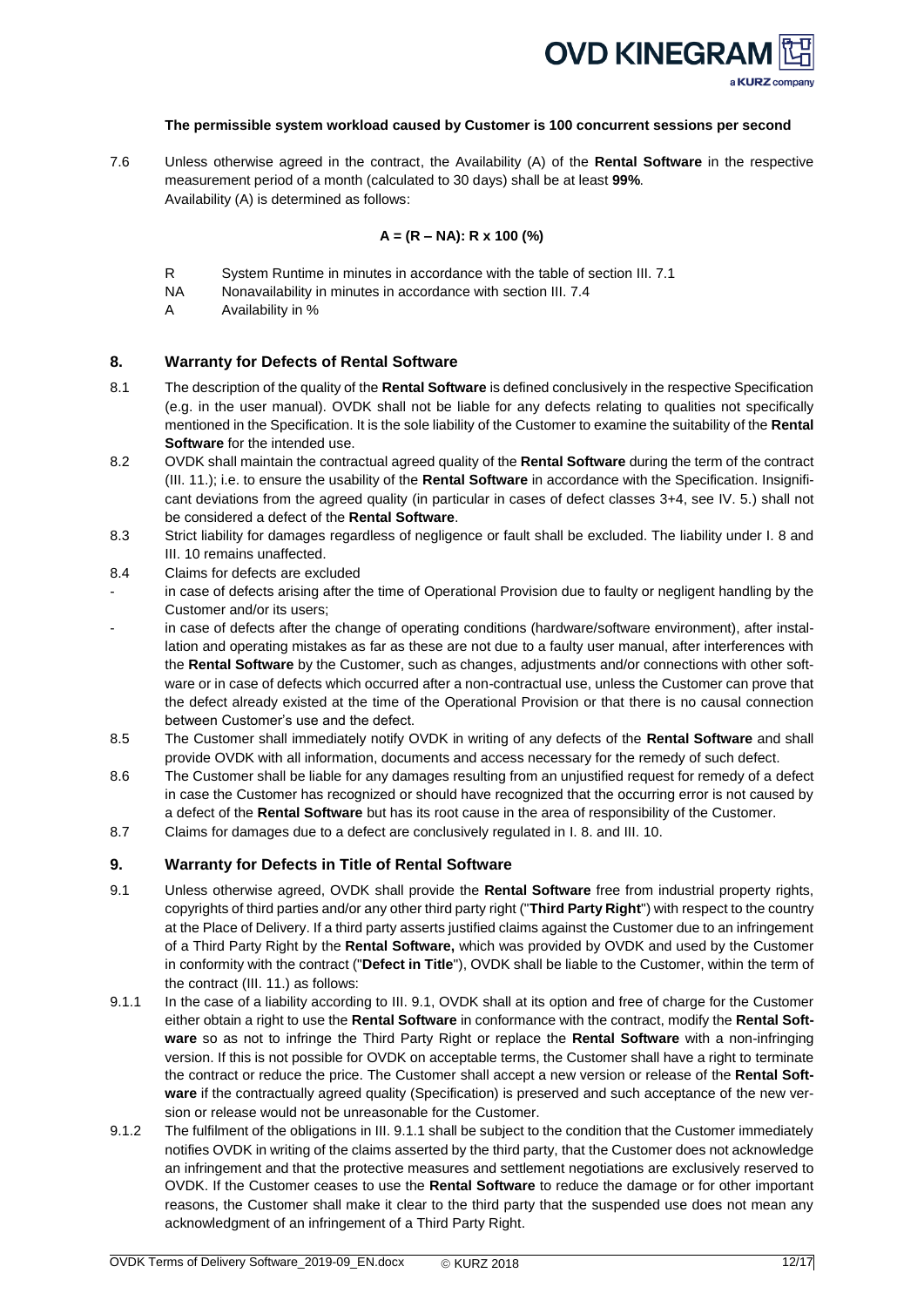

- 9.1.3 If the contractual use of the **Rental Software** is affected by Third Party Rights beyond OVDK's control without negligence or fault from OVDK's side, OVDK reserves the right to refuse the further use of the affected **Rental Software** or parts thereof. OVDK will inform the Customer without undue delay and allow him appropriate access to its data. For the period of impairment, the Customer shall not be obliged to pay the Rental Fee. Other claims or rights of the Customer shall remain unaffected.
- 9.2 A claim of the Customer shall be excluded if he is liable for the breach of the Third Party Right.
- 9.3 A claim of the Customer shall also be excluded if the infringement of the Third Party Right was caused by specific demands of the Customer, by a use of the **Rental Software** not foreseeable by OVDK or the **Rental Software** being altered by the Customer or being used together with products not provided by OVDK.
- 9.4 The provisions in section III. 8. shall apply accordingly to any other defects of title.
- 9.5 Claims for damages due to a Defect in Title are conclusively regulated in I. 8. and III. 10.
- 9.6 Any further claims or claims other than those stipulated in I. 8. or III. 9. of the Customer against OVDK due to a Defect in Title shall be excluded.

# <span id="page-12-0"></span>**10. Liability**

- 10.1 For the typical damage (I. 8.4) in the event of a system failure of the **Rental Software,** the Parties agree that compensation shall be made by payment of the lump sum amounts described in III. 10.1.1 and 10.1.2. With the payment of such lump sum amounts, all claims for damages by the Customer shall be fully compensated and further claims are thereby excluded.
- 10.1.1 In the event of a complete system failure without recovery of the contractual agreed availability (III. 7), OVDK shall pay to the Customer liquidated damages in the amount of CHF 10,000.00. A complete system failure without recovery shall mean that OVDK is unable to restore the contractual agreed quality of the **Rental Software** within 30 calendar days from OVDK's receipt of Customer's notice of defect. Amounts already paid by OVDK to the Customer in accordance with III. 10.1.2 shall be deducted from the lump sum amount in accordance with this III. 10.1.1. In case of a complete system failure without recovery, both Parties are entitled to terminate the contract with immediate effect.
- 10.1.2 In the event of a system failure with recovery of the contractual agreed availability (III. 7) within 30 calendar days from OVDK's receipt of Customer's notice of defect, OVDK shall pay to the Customer the following lump sum amounts:

| Period of system failure in calendar days | Lump Sum Amount in CHF/ calendar day |  |
|-------------------------------------------|--------------------------------------|--|
| Day 1                                     | 25                                   |  |
| Day 2 until and including Day 10          | 50                                   |  |
| Day 11 until and including Day 20         | 75                                   |  |
| Day 21 until and including Day 30         | 100                                  |  |

10.1.3 Both in the event of III. 10.1.1 und 10.1.2 it is agreed, that the first 12 hours from OVDK's receipt of Customer's notice of defect shall not give rise to any claims for liquidated damages or any other claims (grace period).

## <span id="page-12-1"></span>**11. Term and Termination**

- 11.1 Unless otherwise agreed in the contract, a contract for **Rental Software** runs indefinitely, but at least until the end of the year following the year of Operational Provision of the **Rental Software** ("**Minimum Rental Period**").
- 11.2 The contract may be terminated by either Party at the earliest with 6 months written notice to the end of the Minimum Rental Period. If not terminated the contract shall run for consecutive 12 month periods until terminated by either Party with 6 months written notice to the end of the respective contract year.
- 11.3 The right for either Party to terminate the contract without notice on exceptional reasons (termination for cause) remains unaffected. Such exceptional reasons shall be considered as, but not limited, to either Party`s substantial breach of the contract, which remains uncured 30 days after notification of such breach, either Party`s cessation of business, election to dissolve, dissolution, insolvency, failure in business, commission of an act of bankruptcy, general assignment for the benefit of creditors, or filing of any petition in bankruptcy or for relief under the provisions of the bankruptcy laws.
- 11.4 Any termination shall be made in writing (written form).
- 11.5 In case of any termination for cause, the Customer shall immediately cease the use of the **Rental Software** and shall return any copies of the **Rental Software** if any as well as the user manual and other supporting documentation.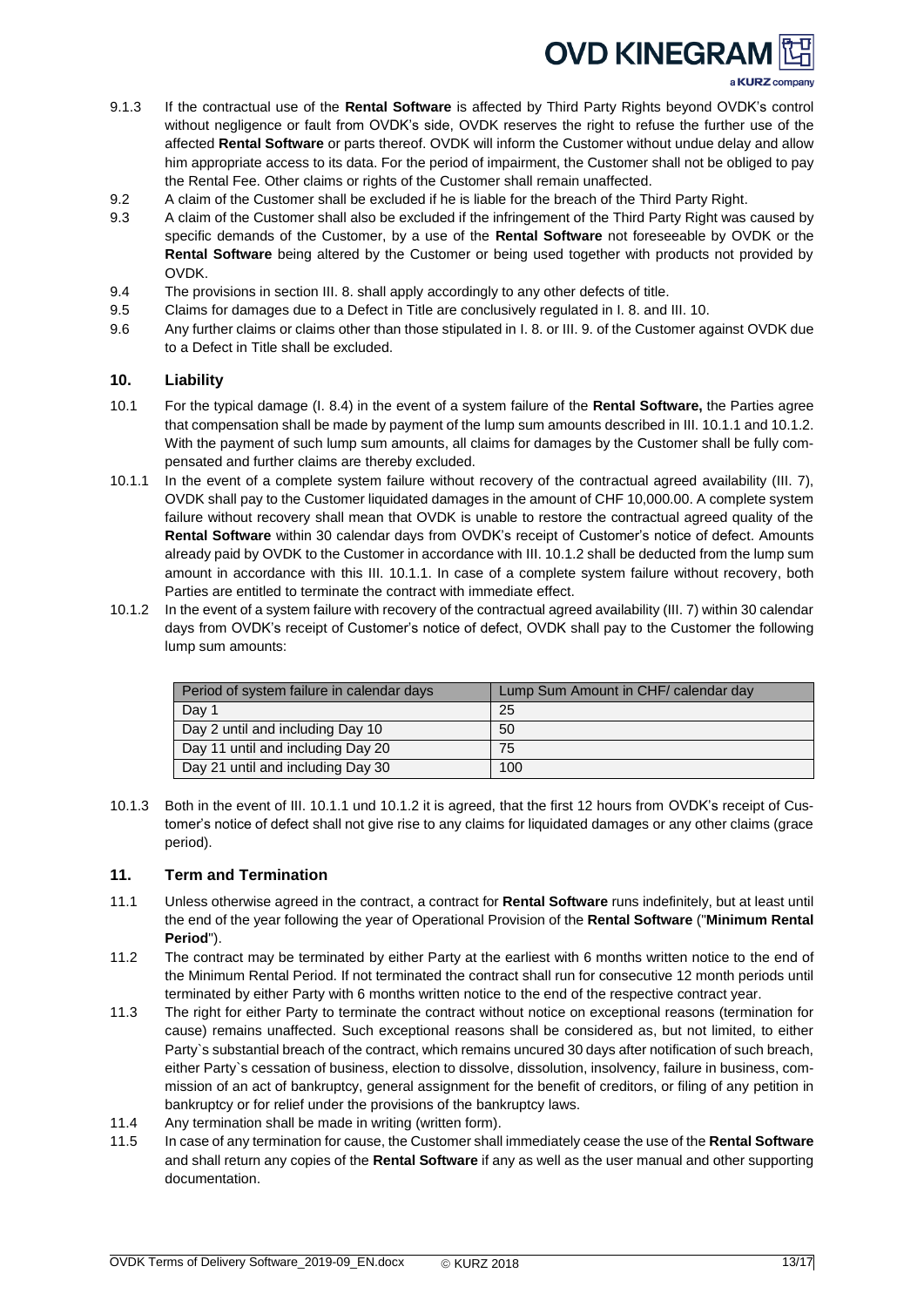

## <span id="page-13-0"></span>**IV. Services**

## <span id="page-13-1"></span>**1. Prices**

- 1.1 Prices are net prices in CHF (Swiss Francs), exclusive of the current value added tax (VAT) in force at the time of performance of the **Services** without further deductions.
- 1.2 For the prices for hours of work, travelling and waiting as well as travel expenses and costs of accommodation the applicable rates for services of OVDK at the time of performance of such **Services** shall apply.

# <span id="page-13-2"></span>**2. Deadlines, Delay**

- 2.1 Observance of the stipulated time for provision of the **Services** is conditional on the timely receipt of complete documents, necessary permits and approvals, especially of plans to be provided by the Customer as well as fulfilment of the agreed terms of payment and other obligations by the Customer (e.g. advance payment, partial payment). In case these conditions are not fulfilled on time, the period for provision of the **Services** shall be extended accordingly; this shall not apply if OVDK is solely responsible for the delay of the **Services**.
- 2.2 If non-observance of the time for provision of the **Services** is due to Force Majeure (I. 11.), the time limits shall be extended appropriately.
- 2.3 In the event that OVDK is responsible for a delay of the provision of the **Services** and provided that the Customer can credibly establish that a damage for such delay has occurred, the Customer may claim liquidated damages of 0.5% for every completed calendar week of delay but in no event shall the aggregate of such liquidated damages exceed a total amount of 5% of the net price of the **Services** which because of the delay could not be put to the intended use by the Customer. The obligation to pay the liquidated damages requires proof by the Customer that any damage has occurred, but not of its amount. OVDK shall be entitled to provide evidence that the Customer suffered lower or no damage.
- 2.4 Further claims and remedies of the Customer due to the delayed provision of the **Services** in particular indirect or consequential damages, loss of profit or loss of production are excluded. This shall not apply in case of liability of OVDK based on intent, gross negligence or due to loss of life, bodily injury or damage to health.
- 2.5 Claims by the Customer for damages due to a delay of the provision of the **Services** as well as claims for damages for non-performance, which exceed the limits specified in IV. 2.3 shall be excluded, even after expiry of the period for the provision of the **Services** reasonably set by the Customer.
- 2.6 The Customer shall only be entitled to rescind the contract provided that OVDK is solely liable for the delayed provision of the **Services** and after reaching the maximum amount of compensation specified in IV. 2.3 and the Customer has set an adequate period to OVDK within OVDK has to perform the provision of the **Services** and such period has expired. A change in the burden of proof to the detriment of the Customer shall not be implied hereby
- 2.7 At the request of OVDK, the Customer shall declare within a reasonable period whether the Customer will rescind the contract due to the delayed provision of the **Services** or insist on the provision of the **Services**.

# <span id="page-13-3"></span>**3. License, Rights to Use**

The license rights with regards to the use of the work results resulting from the **Services** shall be governed by the license of the **Software** for which the respective **Services** are rendered. The Customer shall not receive any further rights with regards to the work results resulting from the **Services**.

## <span id="page-13-4"></span>**4. Acceptance of Services**

- 4.1 For the purpose of acceptance of the **Services,** OVDK shall notify the Customer of the completion of the **Services** and provide the **Services** to the Customer in order to render the acceptance tests.
- 4.2 In case the acceptance test shows only insignificant deviations from the agreed quality (in particular in cases of defect classes 3+4, see IV. 5), Customer shall accept the **Services** by signing the acceptance protocol. Defects for which the Customer cannot refuse the acceptance (in particular in cases of defect classes 3+4, see IV. 5) which were detected during the acceptance test shall be noted in the acceptance protocol and remedied by OVDK. In case of unconditional acceptance of the **Services**, the Customer loses all rights (including claims for damages) regarding any known defects.
- 4.3 The **Services** may not be accepted by the Customer in case that during the acceptance tests defects (see IV. 5) of the defect class 1 or more than 3 defects of the defect class 2 are detected. In this case, the Customer is entitled at its discretion to cancel the acceptance tests and proceed in accordance with IV. 4.6. Defects detected during the acceptance tests shall be documented by the Customer in a way comprehensible for OVDK (e.g. bug tracking system).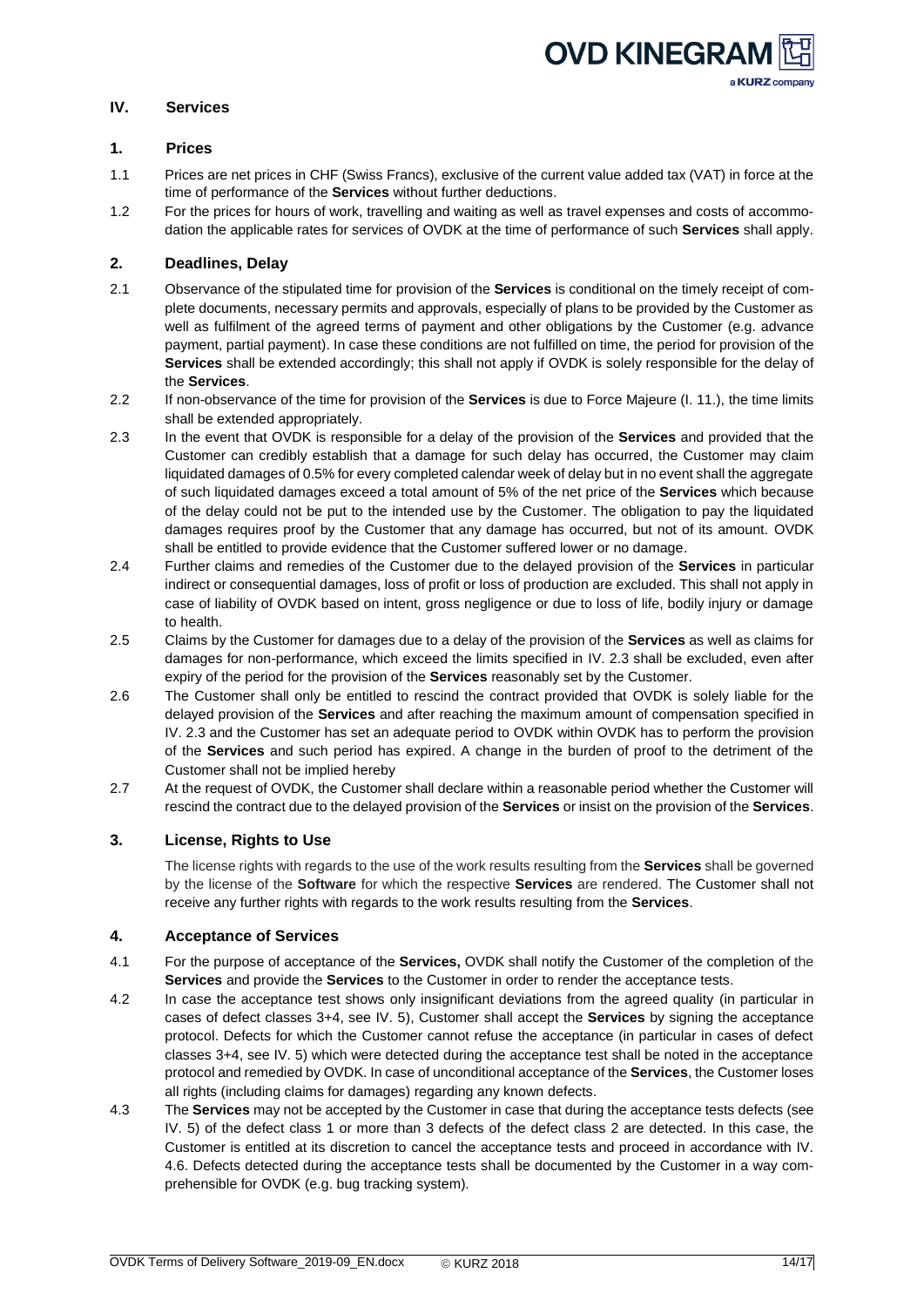a KURZ company

- 4.4 If Customer considers that the **Services** cannot be accepted, he shall notify OVDK in writing within two weeks after provision of the **Services** for the acceptance (IV. 4.1) and provide the respective documentation (IV. 4.3).
- 4.5 In case Customer does not notify OVDK in accordance with IV. 4.4 or in case Customer has already used the **Services** commercially, the **Services** shall be deemed to be accepted.
- 4.6 In case Customer objects to the acceptance of the **Services** and notifies OVDK in accordance with IV. 4.4, OVDK will comment on this objection and remedy any defects. Subsequently, OVDK will again provide the **Services** for acceptance. For the subsequent acceptance test, the provisions above shall apply accordingly. If OVDK fails to perform the rectification of the defects or if such rectification fails several times (at least three times), the Customer is entitled to cancel the contract or reduces the price for the **Services** accordingly. The right to claim damages shall remain unaffected.
- 4.7 In case the Parties have agreed on different dates for the completion of any **Services** or self-contained parts thereof, the respective acceptance test shall be limited to such part of the overall performance (partial acceptance). In case the success of the agreed **Services** depend on the interaction of the individual partial **Services**, the acceptance test of the last of the partial **Services** shall include an acceptance test including all partial **Services** and their interaction (final acceptance).

# <span id="page-14-0"></span>**5. Defect Classes**

5.1 Defect Class 1:

The functional and economically viable use of the overall system/work result in accordance with the Specification is not possible, or restricted or hindered by defects or failures within its programs, modules or components in such way that the handling of the daily business or an acceptance test cannot reasonably be continued (exemplary defect: The code management for foil products displays incorrect values).

5.2 Defect Class 2:

The functional and economically viable use of the overall system/work result in accordance with the Specification is significantly restricted or hindered. While the core functionality is still warranted, there is a significant defect in an essential part of the system/work result, which considerably hinders working with the system/work result (exemplary defect: The storing of codes is possible but an error log cannot be printed using the print function.)

5.3 Defect Class 3:

The functional and economically viable use of the overall system/work result in accordance with the Specification is only insignificantly restricted or hindered, without any significant impact on the key functionality of the overall system/work result (exemplary defect: A statistic report terminates with an error message).

5.4 Defect Class 4:

Other defects of the overall system/work result, which do not affect its functionality in accordance with the Specification, but which are more or less annoying (exemplary defects: misspellings on the screen mask, errors in the documentation, etc.).

# <span id="page-14-1"></span>**6. Change Requests**

- 6.1 A request for a change in relation to the **Services** ("**Change Request**") shall be drawn up and provided by the Customer in writing. OVDK will endeavor to take into account any Change Requests of the Customer, unless the desired change is unacceptable or unreasonable for OVDK.
- 6.2 OVDK will examine the effects of the desired Change Request in particular with regards to the effects on schedule and compensation (additional expenses) and whether it is technically feasible. After examining the Change Request OVDK shall provide the Customer with a proposal in writing (text form is sufficient) including the impact on the contract state or OVDK will reject the Change Request. Any rejection must be substantiated in writing.
- 6.3 In case of a proposal for a Change Request by OVDK, the Parties shall agree on the implementation without undue delay.

# <span id="page-14-2"></span>**7. Defects of the Services**

- 7.1 The description of the quality of the **Services** is defined conclusively in the respective Specification. OVDK shall not be liable for any defects relating to qualities not specifically mentioned in the Specification.
- 7.2 In case OVDK renders the agreed **Services** not at all or not in conformance with the contractually agreed quality, Customer shall immediately notify OVDK in writing and shall provide OVDK with a reasonable time limit to properly perform the agreed **Services** or to remedy the **Services** in any other way ("**Subsequent Performance**"). Such notice of defect shall include all information and documents necessary for the Subsequent Performance. If reasonable for the Customer, OVDK is entitled to remedy the defect with a revision (e.g. update or patch) or a new release (upgrade) of the **Services**, which eliminates or no longer contains the notified defect. Until OVDK can provide a revision or a new release to the Customer, Subsequent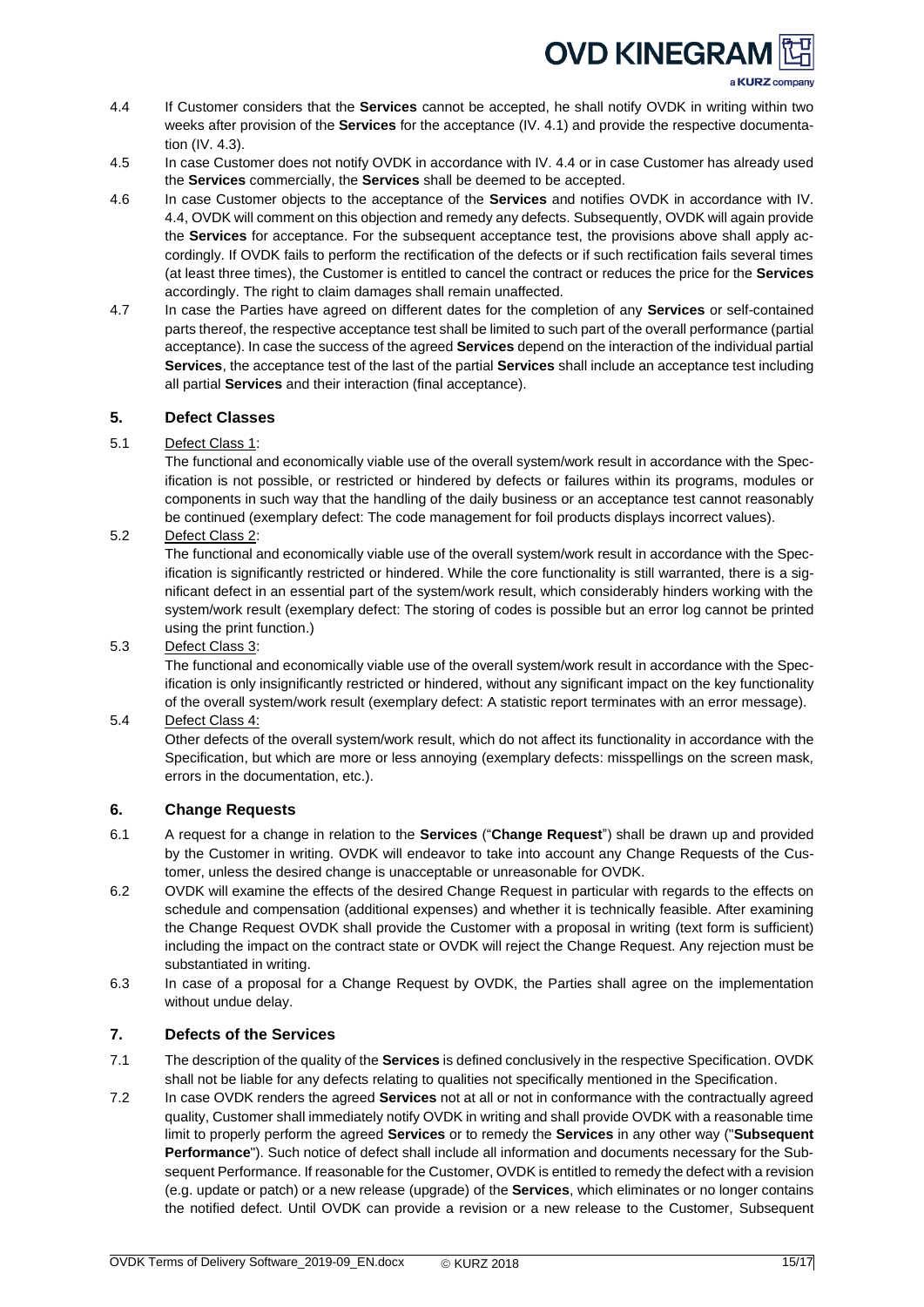

a KURZ company

Performance may also be made by showing the Customer reasonable ways to avoid the effects of the defect, e.g. by providing a "workaround".

- 7.3 Claims for defects shall expire in 12 (twelve) months from the time of acceptance. This shall not apply in case of liability based on intent, gross negligence or due to loss of life, bodily injury or damage to health or fraudulent concealment of a defect or non-compliance with guaranteed characteristics. The statutory provisions on suspension and recommencement of the limitation period shall remain unaffected.
- 7.4 Insofar as the Customer grants OVDK no opportunity for Subsequent Performance within a reasonable period, OVDK is exempted from liability for defects.
- 7.5 Claims for defects are excluded
	- in case of only insignificant deviations from the agreed quality (in particular in cases of defect classes 3+4, see IV. 5.);
	- in case of only insignificant impairment of usability (in particular in cases of defect classes 3+4, see IV. 5.);
	- in case of defects arising after the acceptance due to faulty or negligent handling by the Customer and/or its users;
	- in case of defects after the change of operating conditions (hardware/software environment), after installation and operating mistakes as far as these are not due to a faulty user manual, after interferences with the **Services** by the Customer, such as changes, adjustments and/or connections with other software or in case of defects which occurred after a non-contractual use, unless the Customer can prove that the defect already existed at the time of acceptance or that there is no causal connection between Customer's use and the defect.
- 7.6 Updates like bug fixes and safety-relevant patches shall be free of charge for the Customer during the warranty period (IV. 7.3).
- 7.7 The Customer shall be liable for any damages resulting from an unjustified request for remedy of a defect in case the Customer has recognized or should have recognized that the occurring error is not caused by a defect of the **Services** but has its root cause in the area of responsibility of the Customer.
- 7.8 If reasonable for the Customer, Customer shall enable OVDK on request with a remote access to the **Services.**
- 7.9 Claims for damages due to a defect of the **Services** are conclusively regulated in I. 8.
- 7.10 Any further claims or claims other than those stipulated in I. 8. or IV. 7. of the Customer against OVDK due to a defect of the **Services** shall be excluded. The right of the Customer to rescind the contract shall remain unaffected.

## <span id="page-15-0"></span>**8. Warranty for Defects in Title**

- 8.1 Unless otherwise agreed, OVDK shall provide the **Services** free from industrial property rights, copyrights of third parties and/or any other third party right ("**Third Party Right**") with respect to the country at the Place of Delivery. If a third party asserts justified claims against the Customer due to an infringement of a Third Party Right by the **Services**, which was provided by OVDK and used by the Customer in conformity with the contract ("**Defect in Title**"), OVDK shall be liable to the Customer, within the stipulated limitation period in IV. 7.3 as follows:
- 8.1.1 In the case of a liability according to IV. 8.1, OVDK shall at its option and free of charge for the Customer either obtain a right to use the **Services** in conformance with the contract, modify the **Services** so as not to infringe Third Party Rights or replace the **Services** with a non-infringing version. If this is not possible for OVDK on acceptable terms, the Customer shall have a right to cancel the contract or reduce the price. The Customer shall accept a new version or release of the **Services** if the contractually agreed quality (Specification) is preserved and such acceptance of the new version or release would not be unreasonable for the Customer. The provisions in IV 7.4 shall apply accordingly.
- 8.1.2 The fulfilment of the of the obligations in IV 8.1.1 shall be subject to the condition that the Customer immediately notifies OVDK in writing of the claims asserted by the third party, that the Customer does not acknowledge an infringement and that all countermeasures and settlement negotiations are reserved to OVDK. If the Customer ceases to use the **Services** to reduce the damage or for other important reasons, the Customer shall make it clear to the third party that the suspended use does not mean any acknowledgment of an infringement of a Third Party Right.
- 8.2 A claim of the Customer shall be excluded if the Customer is liable for the breach of the Third Party Right.
- 8.3 A claim of the Customer shall also be excluded if the infringement of the Third Party Right was caused by specific demands of the Customer, by a use of the **Services** not foreseeable by OVDK, or the **Services** being altered by the Customer or being used together with products not provided by OVDK.
- 8.4 The provisions in section IV. 7. shall apply accordingly to any other defects of title.
- 8.5 Claims for damages due to a Defect in Title of the **Services** are conclusively regulated in I. 8.
- 8.6 Any further claims or claims other than those stipulated in I. 8. or IV. 8. of the Customer against OVDK due to a Defect in Title of the **Services** shall be excluded.